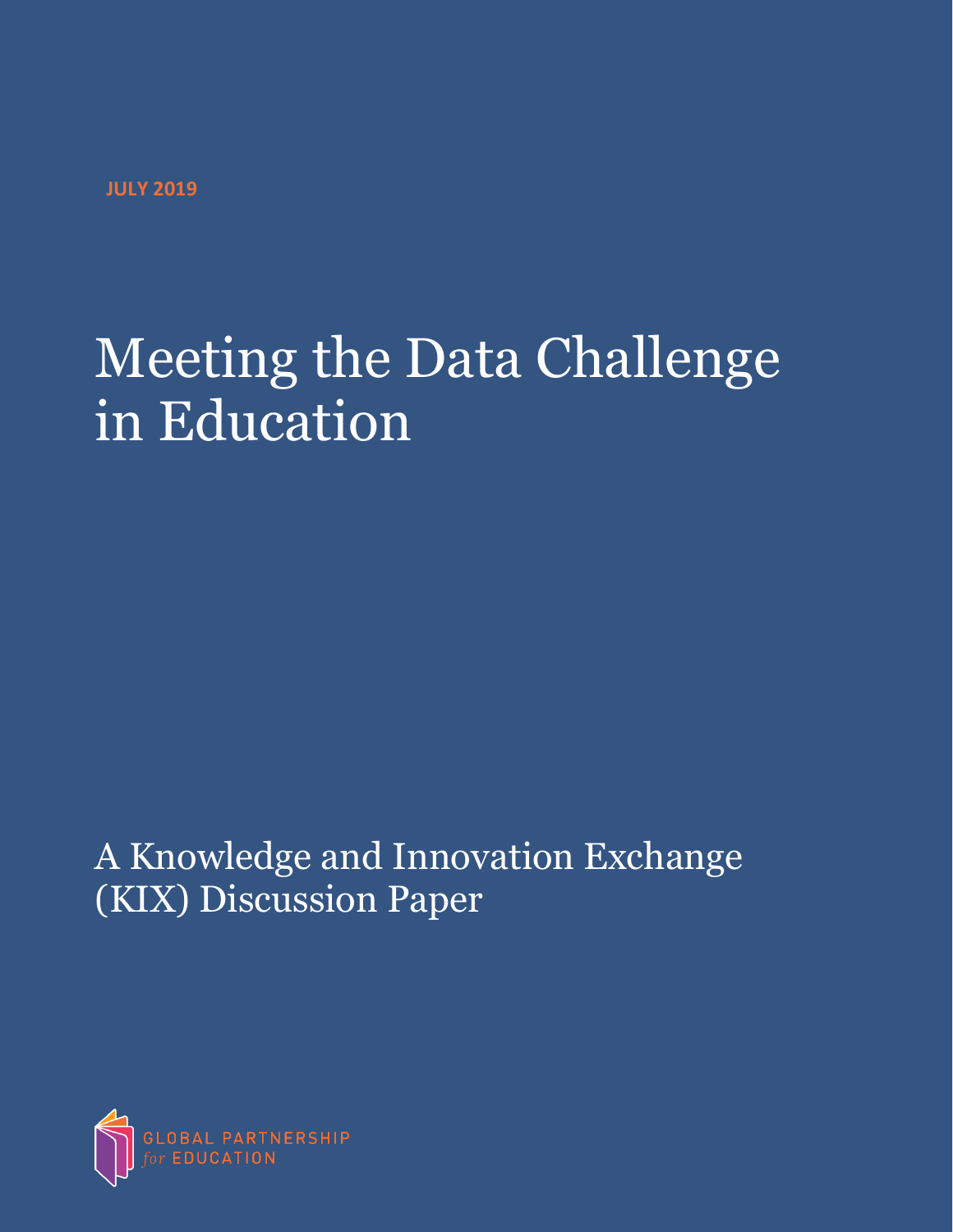## **Acknowledgments**

This paper was written by Luis Crouch, independent consultant and former Chief Technical Officer of RTI's International Development Group, under the guidance of Margaret Irving, Education Specialist, and Thematic Lead for Data at the GPE Secretariat.

The inputs and feedback of the following individuals who participated in a research prioritization exercise are gratefully acknowledged: Souleymane Camara, Tiéoulé Diarra, Mahaman Djibo, Paulino Gomes, Marques Jose, Kouadio Francois Koffi, Asma Mohamed, Macleod Mwale, Matthews Ofodum Nganjiozor, Pitin Pong, Maleshoane Masechoala, Iris Rapholo, Bénéwendé Bonaven Segueda, Anil Sutherland, Tsheyang Tshomo, André Conjuane Utui, Crépin Aristide Foukpio Voukoulet, Girin Beeharry, Matt Brossard, Silvia Montoya, Unai Sacona and Adama Traore.

In addition, we would like to acknowledge participants at the Education Data Solutions Roundtable at GPE's replenishment in Dakar in February 2018, and the UNESCO-GPE international conference on EMIS in Paris in April 2018. Through these consultations, representatives from the following organizations and countries provided useful feedback on the paper: Afghanistan, Burundi, Cambodia, Cameroon, Democratic Republic of Congo, Ethiopia, Gambia, Haiti, Kenya, Lesotho, Liberia, Madagascar, Malaysia, Maldives, Mali, Mauritania, Mongolia, Myanmar, Pakistan, Qatar, Senegal, Tanzania, Togo, UAE, Uzbekistan and Zambia.

Finally, we would like to acknowledge the GPE Secretariat task force on EMIS members who acted as a valuable resource in helping to streamline the priorities listed for the data thematic area: Karen Mundy (former CTO), Raphaelle Martinez, Marc-Antoine Percier and Tongai Makoni.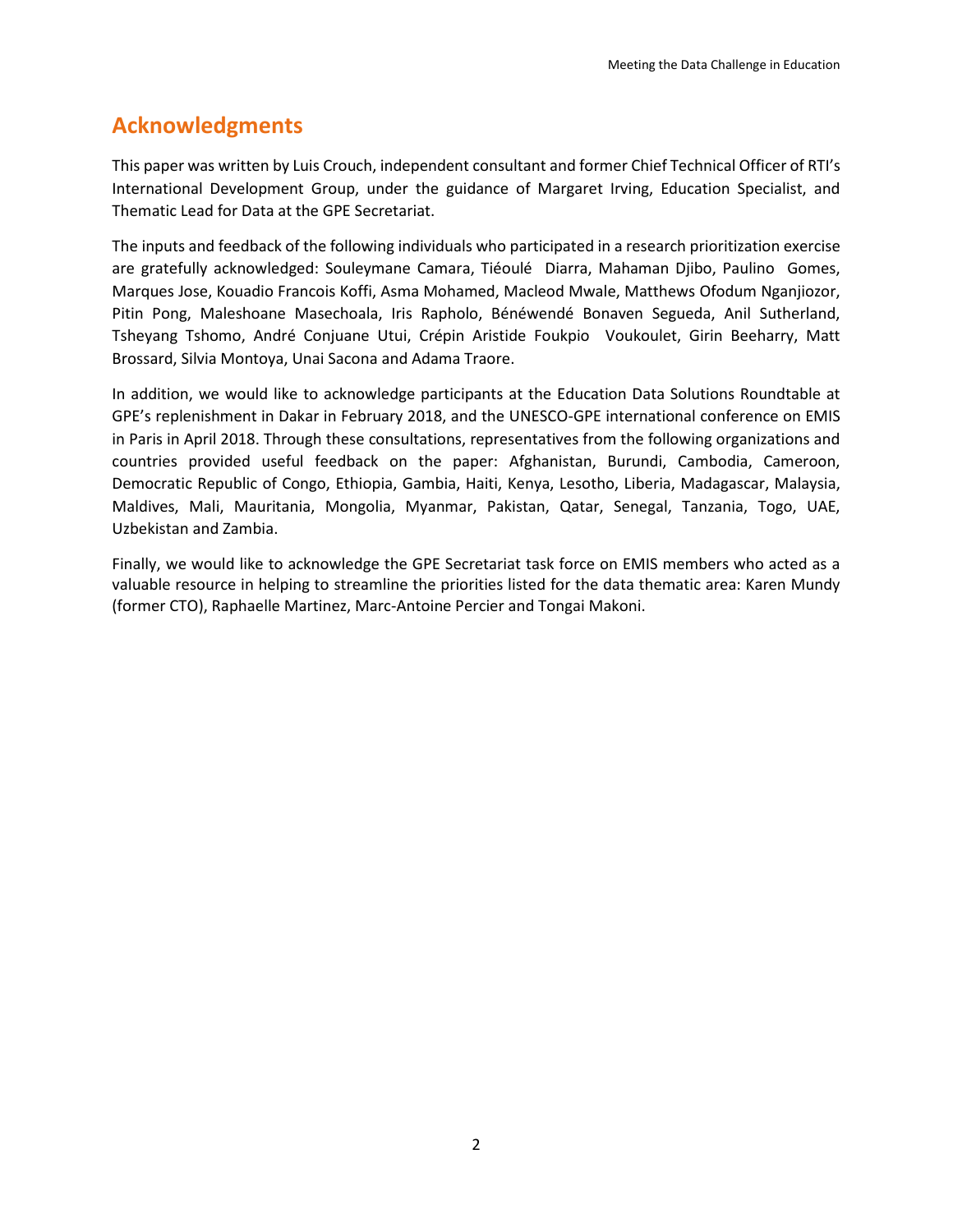## **Table of Contents**

| 1. |                                                                                     |  |  |  |
|----|-------------------------------------------------------------------------------------|--|--|--|
| 2. |                                                                                     |  |  |  |
| 3. |                                                                                     |  |  |  |
| 4. | Global goods and innovations aimed at getting better data in the education sector11 |  |  |  |
|    |                                                                                     |  |  |  |
|    |                                                                                     |  |  |  |
| 5. |                                                                                     |  |  |  |
|    |                                                                                     |  |  |  |
|    |                                                                                     |  |  |  |
| 6. |                                                                                     |  |  |  |
|    |                                                                                     |  |  |  |
|    |                                                                                     |  |  |  |
|    | Annex B. Analysis of system functions from a SABER-EMIS Sample of Countries30       |  |  |  |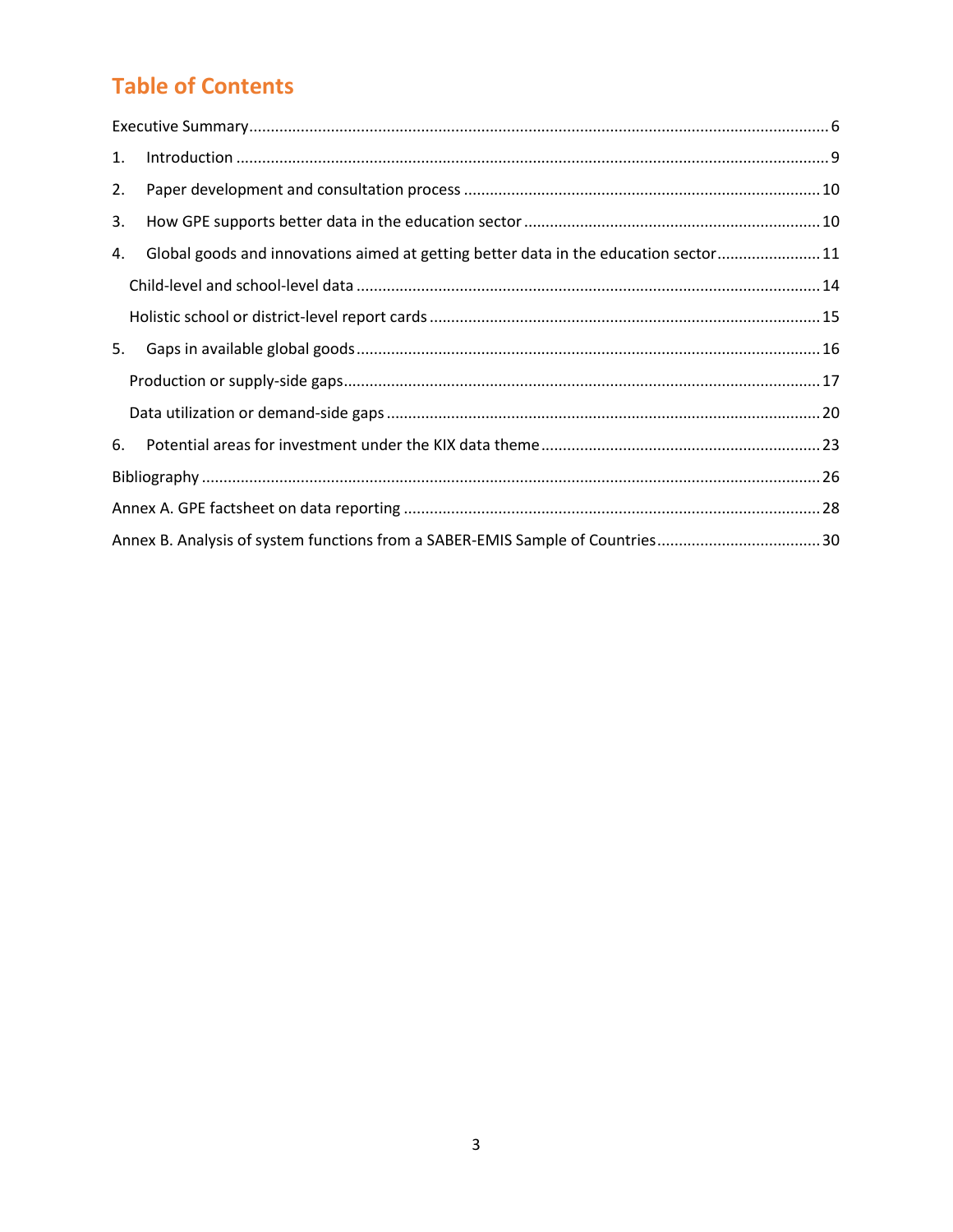### **A note on the KIX consultation process**

The Global Partnership for Education's Knowledge and Innovation Exchange (KIX) thematic funding will support global and regional initiatives that use knowledge exchange, evidence and innovation to help developing countries solve critical educational challenges. It will support:

- **Capacity development and knowledge exchange among developing countries**: activities that strengthen national capacity through peer review and exchange; creation of learning modules and diagnostic tools; and face-to-face exchange
- **Evidence and evaluation**: activities that aim to consolidate and/or extend knowledge about how to improve educational outcomes and national education systems
- **Innovation pilots**: piloting of approaches, methods, tools or products that solve persistent educational challenges

Investments will be guided by the priorities of developing country partners and allocated through a competitive process managed by an independent grant agent. Knowledge products, innovation pilots and related tools developed through KIX funding will be shared through the Learning Exchange to amplify their uptake.

The purpose of this paper is to describe the current landscape in education data systems and spark discussion and debate around potential areas for KIX investment. The paper is part of a series of discussion papers, drafted to support the engagement and consultation of developing country partners and technical experts in the initial design of the GPE Knowledge and Innovation Exchange. The ideas presented in the initial version of the paper served as a starting point for discussion and were modified significantly based on the consultation process, thereby resulting in this updated version.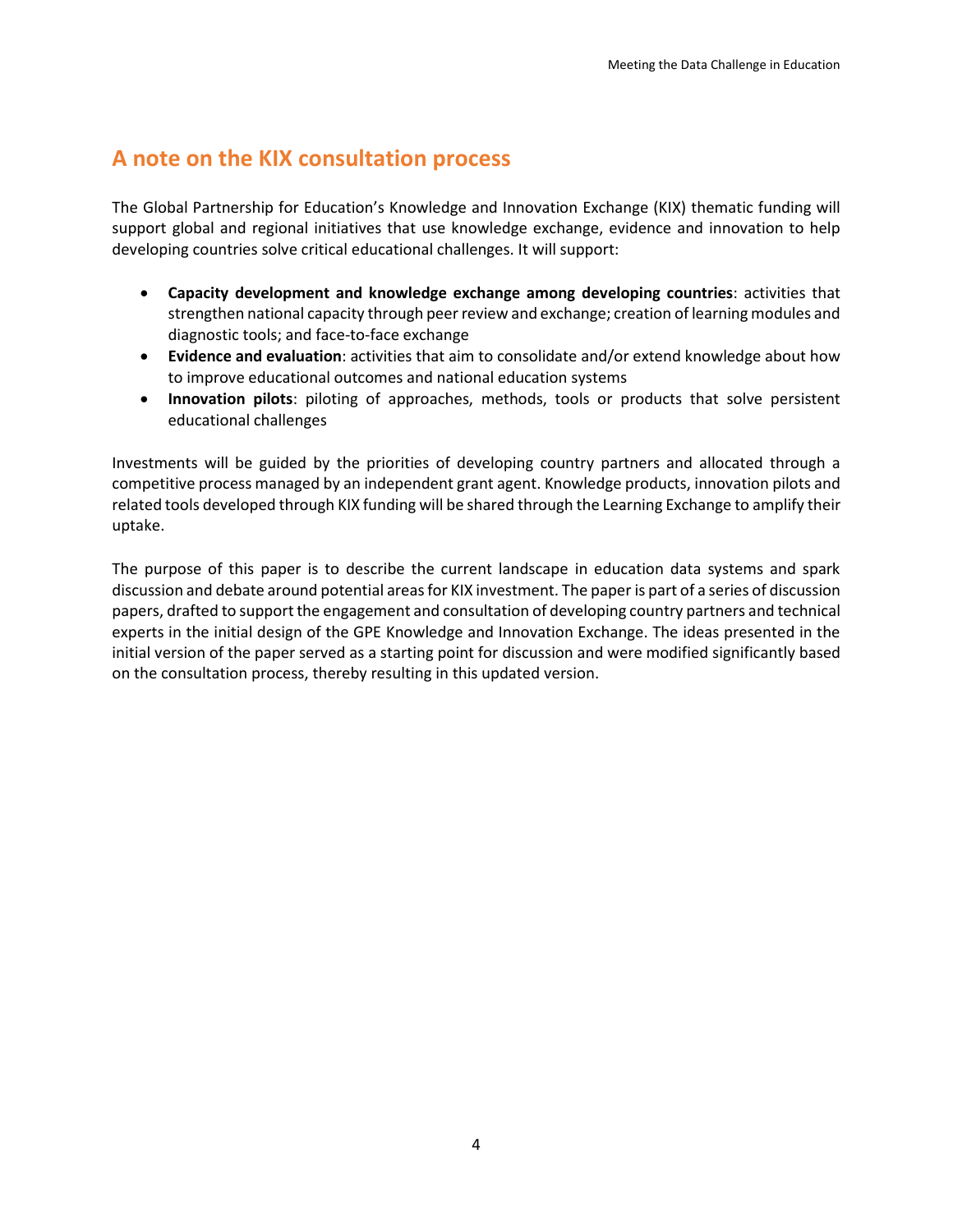# **Acronyms and Abbreviations**

| ADEA              | Association for the Development of Education in Africa           |
|-------------------|------------------------------------------------------------------|
| <b>CHNRI</b>      | Child Health and Nutrition Research Initiative                   |
| <b>DCP</b>        | developing country partner                                       |
| DHIS <sub>2</sub> | District Health Information System 2                             |
| <b>DQAF</b>       | Data Quality Assessment Framework                                |
| <b>EMIS</b>       | education management information system                          |
| <b>ESPIG</b>      | education sector program implementation grant                    |
| <b>FCAC</b>       | country affected by fragility and conflict                       |
| <b>GPE</b>        | <b>Global Partnership for Education</b>                          |
| <b>GRA</b>        | Global and regional activities program                           |
| <b>IIEP</b>       | International Institute for Educational Planning                 |
| <b>JSR</b>        | Joint sector review                                              |
| <b>LURITS</b>     | Learner Unit Record Information and Tracking System              |
| KIX.              | Knowledge and Innovation Exchange                                |
| <b>MICS</b>       | Multiple Indicator Cluster Survey                                |
| <b>NGO</b>        | nongovernmental organization                                     |
| <b>OECD</b>       | Organization for Economic Co-operation and Development           |
| PAL               | People's Action for Learning                                     |
| <b>PROMISE</b>    | Program Management System in Education for Everyone, Everywhere  |
| <b>REC</b>        | regional economic communities                                    |
| <b>SABER</b>      | Systems Approach for Better Education Results                    |
| <b>SDG</b>        | Sustainable Development Goal                                     |
| <b>UIS</b>        | <b>UNESCO Institute for Statistics</b>                           |
| <b>UNESCO</b>     | United Nations Educational, Scientific and Cultural Organization |
| <b>UNICEF</b>     | United Nations Children's Fund                                   |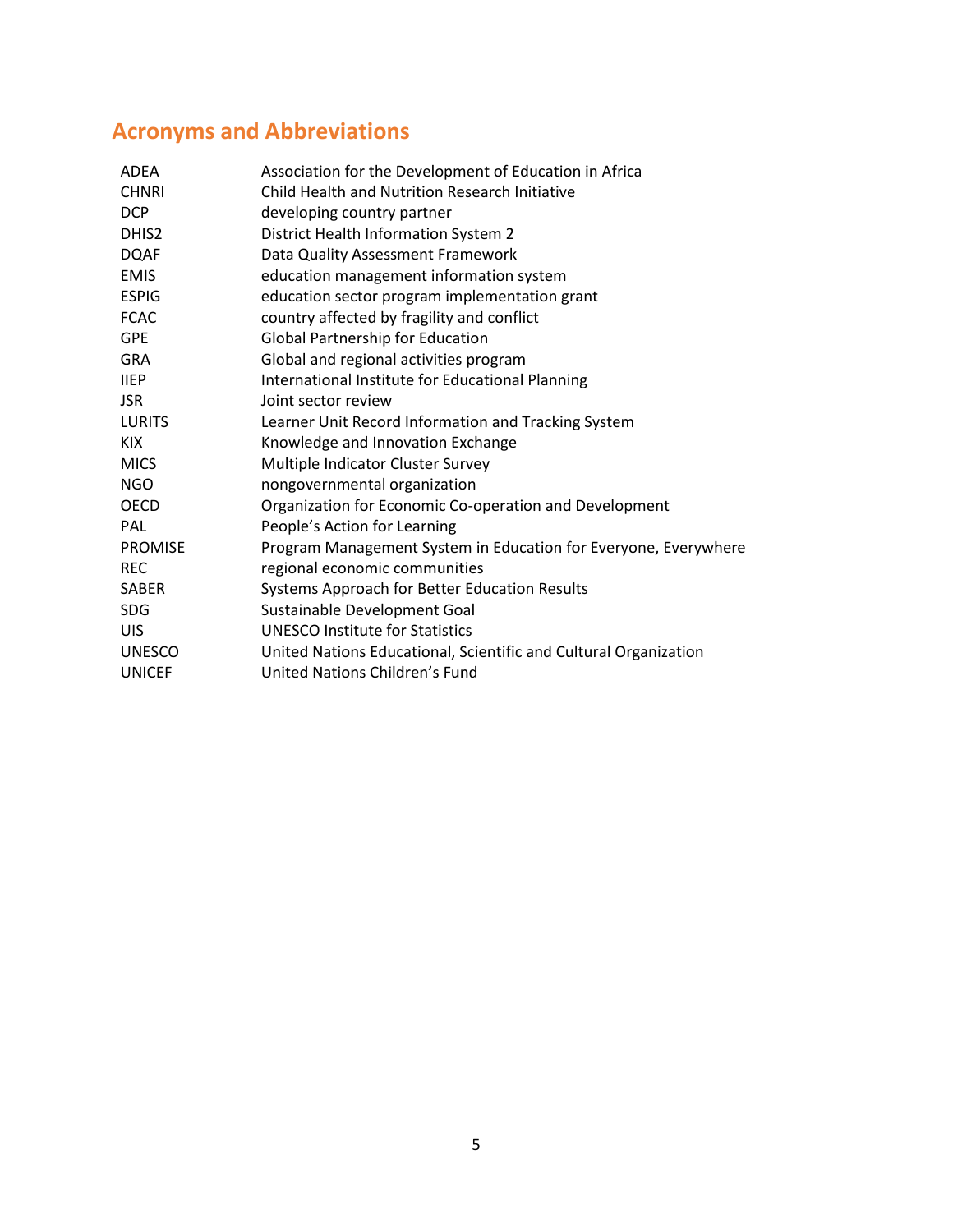## <span id="page-5-0"></span>**Executive Summary**

#### **Improving data in the education sector**

Over the past two decades, many actors, including the Global Partnership for Education (GPE), education ministries, civil society, nongovernmental organizations, and global development partners have contributed innovations to education data. This includes improvements in education management information systems (EMIS), data availability and usage—with some remarkable achievements. Though much progress has been made, there is global recognition of the need for a stronger, coordinated approach to tackling data challenges in education, particularly in low- and lower middle-income countries and countries affected by conflict, as they face some of the starkest challenges in education.

#### **Challenges to better data in education**

The sector faces two broad data challenges: availability of data and how data is used. Sustainable Development Goal 4 (SDG 4) posits the need for a significant ramp-up in the use of data to guide systemlevel improvement of educational outcomes in learning and equity. Yet only 43 percent of GPE developing country partners (DCPs) report on 10 of 12 core education indicators to the UNESCO Institute for Statistics  $(UIS).<sup>1</sup>$  Worldwide, only 23 percent of countries currently report on the most important SDG 4 global indicators.

Challenges to data availability are partly due to the fact that data units in most ministries are understaffed and underfunded. Furthermore, they rely on data systems that are optimized to report on enrollment numbers and some inputs rather than quality of schooling and learning results—which are more challenging to measure. Most systems track data only at the aggregate level, not at the child level; they focus on the "average child." This makes it difficult to assess whether the education sector is paying attention to the most vulnerable, or using the right interventions to reach them. In contrast to the health sector, there is also relatively little use of random-sample survey data, and there is insufficient investment in easy to implement and modify "turnkey" EMIS or "EMIS in a box," which can be essential for building back data systems in situations of conflict and fragility. A turnkey EMIS or EMIS in a box is a modular data system (software) adaptable enough to be used in many different contexts because education planners can modify the system as required. When using a turnkey EMIS, governments do not have to develop their system from the very first step.

Challenges to how data are used stem from the fact that data are not being collected and developed to address the needs of frontline data users. This leads to a lack of "demand" for data among stakeholders in education that is not as apparent in the health sector. Existing education data systems tend to flow data up from schools to national and global levels, without much opportunity for use in solving local problems. Data systems also typically do not produce comprehensive reports, even for top-down uses, detailing what is happening within schools (enrollment, persistence, learning, teachers, finances, and poverty and health contexts) as actual management units. The absence of complete school data means that major efficiency and equity issues are missed at the district and national levels. So too is the opportunity to identify schools that rise above the odds and are able to achieve exceptional progress with similar resources.

#### **How GPE supports better data in the education sector**

 $\overline{\phantom{a}}$ 

A strategic goal of GPE is to support the development of effective and efficient education systems across its partnership of DCPs, helping these countries to deliver equitable, quality education for all. Supporting

<sup>1</sup> GPE (Global Partnership for Education), *GPE Results Report 2015/2016* (Washington, DC: GPE, 2017), xiii.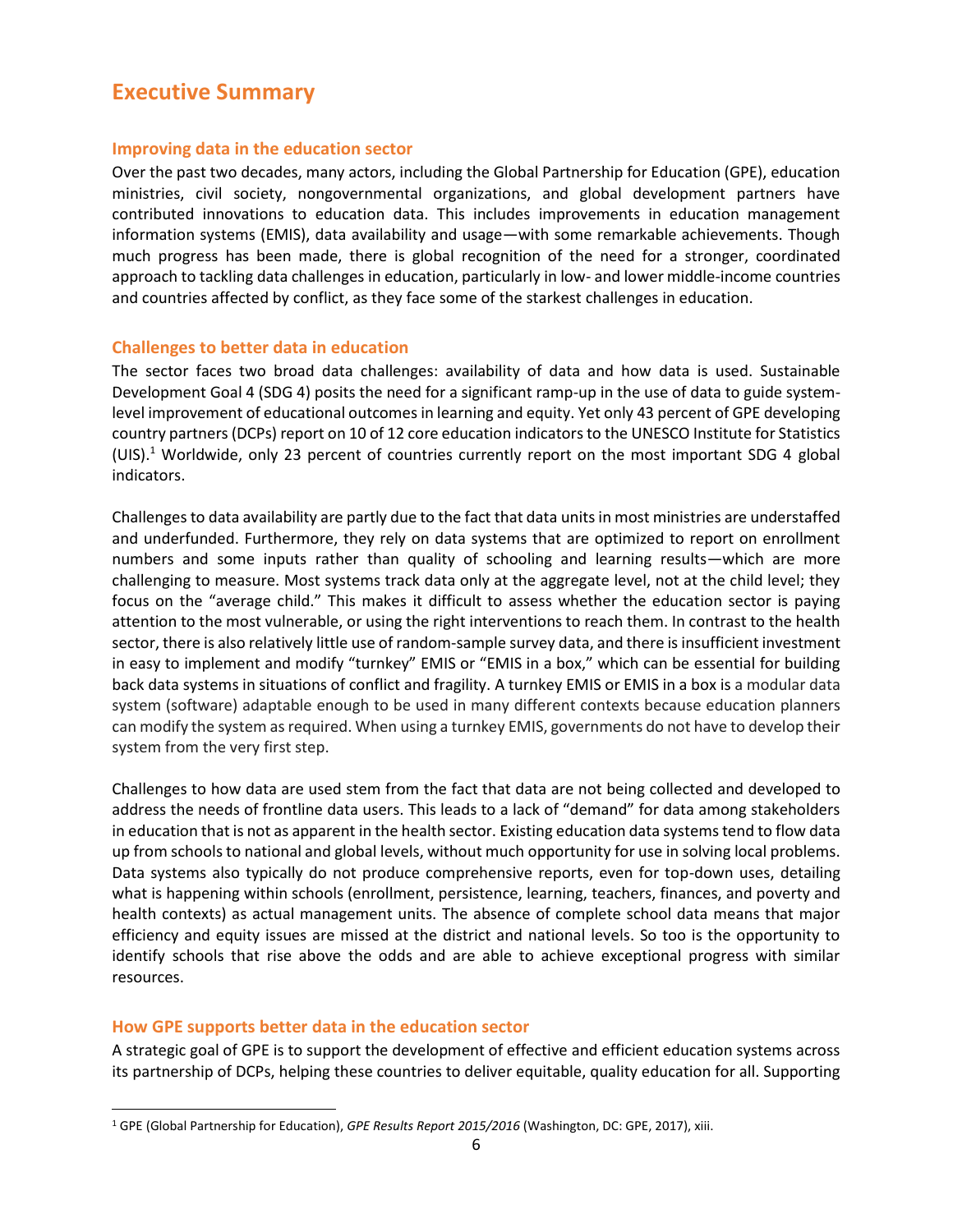better availability and use of data in national sector planning and monitoring, through GPE's large-scale implementation grants, is an important feature of GPE's work, as expressed in the GPE 2020 strategy and monitored through its annual results report.

Countries receiving GPE grants must demonstrate they either have a robust EMIS or a plan to develop one. More than three-quarters (29) of the 37 country-level education sector program implementation grants (ESPIGs) active in June 2018 contained a component to develop or improve an EMIS.

GPE has spearheaded and supported a number of initiatives that have contributed to improvements in the education data environment, including the UNICEF-led Data Must Speak project that supported the setting up of data feedback tools, including district and school profile cards, for improving equitable allocation of resources and community participation in monitoring. GPE has also engaged the UIS to support improvements in data on education financing where data transparency and availability remains a critical issue.

To address shortcomings in the availability of quality data in DCPs, the GPE Secretariat recently convened a task force on EMIS with a consortium of international development agencies and jointly sponsored a conference on EMIS with UNESCO in April 2018. More than 20 DCPs presented their experience in developing their data systems at this conference. GPE is also sponsoring an Education Data Solutions Roundtable over the next year to leverage the expertise of private, public and multilateral players to address the data challenge. The recommendations in this paper are informed by this ongoing consultation process. Earlier versions of this paper were shared at these in-person events and revised based on feedback from DCPs and experts in the field.

#### **Global goods and innovations aimed at getting better data in the education sector**

There have been many data innovations in the education sector. They need to be studied further, with the worthwhile ones replicated and mainstreamed. Some countries track individual children and use data and money to incentivize attendance rather than only enrollment. Some are producing systems where upward reporting is driven by data developed and used at the school level, and where multifaceted reports are used in each school. Some of these approaches are far from high-tech, yet they are effective.

Many other examples of positive innovation exist and there are particular areas of opportunity for further investment, including regarding the use of digital technology to support both availability and utilization challenges. Engaging the expertise of the business community to promote better availability and usability of data is another important area for exploration.

#### **Gaps in available global goods**

 $\overline{\phantom{a}}$ 

Although there are some innovations in education sector data, they are not widespread and there are gaps in global goods available. Global goods are "Institutions, mechanisms and outcomes that provide near universal benefits, reach across borders and extend across generations"<sup>2</sup>: that is, tools, products and approaches —including data, assessment tools, standards and research outcomes—that, once developed as the outcome of one particular intervention, can be adapted to create a tool or approach that is applicable, with appropriate customization, to other contexts. $3$ 

<sup>2</sup> UNESCO/Global Education Monitoring Report. "Fulfilling Our Collective Responsibilities: Financing Global Goods in Education." Policy Paper 34, UNESCO/Global Education Monitoring Report, Paris, 2018a.

<sup>3</sup> The International Commission on Financing Global Education Opportunity. 2016. *The learning generation: Investing in education for a changing world*. Washington DC: Education Commission.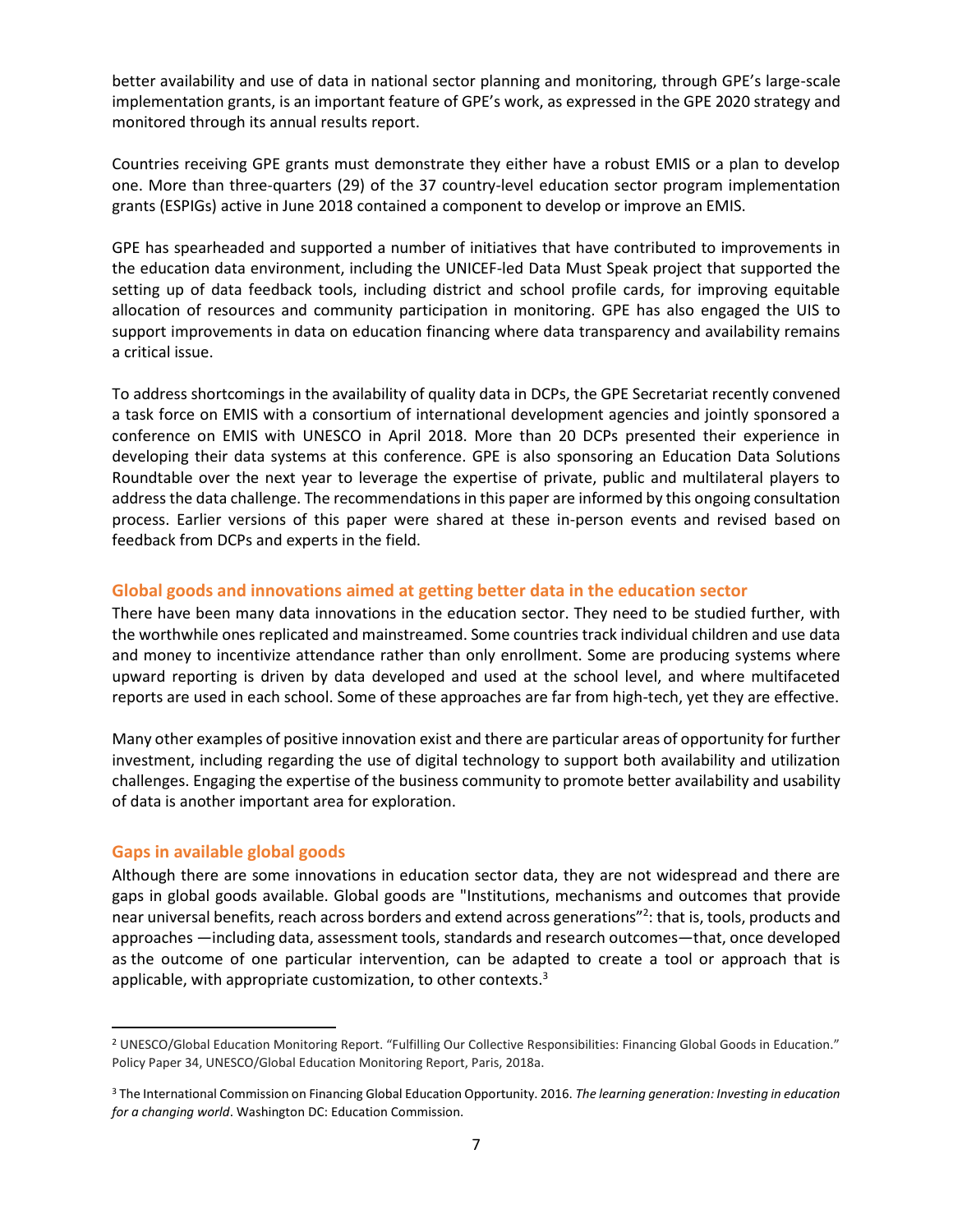**First**, there is a need for **building national capacity through knowledge transfer, capacity development and learning exchange**. Governments lament how building capacity is often not sustainable. There is a lack of knowledge about how to sustain capacity development in DCPs. Many overlapping tools exist to analyze the quality of EMIS, but there is no unified approach that would allow countries to easily selfassess or jointly address data problems. There is also a deficit of knowledge regarding the best ways to use technology to modernize EMIS. Peer learning, from the minister to the implementer level, is also lacking.

**Second**, there is a need for **building evidence and evaluation of what works** in data systems. There is a lack of knowledge and systematic evidence on cost-effective and sustainable practices in using data from EMIS at the classroom, school and district levels. There is also a lack of knowledge about which technological innovations are improving information flow from the classroom to the ministry and back.

**Finally**, there is a need for **innovation in education sector data**. For example, the education sector lacks a turnkey or EMIS-in-a-box approach that can catalyze development of data systems, popularizing a toolkit that can be used in even the most constrained contexts. There is a lack of innovation around data on underserved populations, child-level records, and learning outcomes data in EMIS, and a lack of innovation about how to present the data in interesting ways.

#### **Potential areas for KIX investments under the data theme**

Given existing GPE investments, available global goods and gaps observed, several areas for investment and potential global goods are proposed for funding under the data thematic area. This list reflects prioritization emerging from cross-stakeholder consultations on earlier versions of this paper. To ensure KIX investments in these opportunities respond to the needs and landscape, several areas of investment are required that include:

**Building capacity** through knowledge transfer, capacity development and learning exchange on issues where there is a sufficient evidence base. This may include creation of regional or global hubs to support data capacity, streamlining existing EMIS diagnostic tools and coordinating standards, and developing EMIS-in-a-box solutions, especially for fragile and conflict-affected settings.

**Building evidence and evaluation of what works** on topics where there are some solutions, but where more synthesis is needed to develop a solid evidence base. This includes creating evidence on user needs and habits at the school and district levels to inform EMIS design and improve data utilization; documenting best practice in production and use of child-level records; and assessment of opportunities to use technology to improve data availability and use.

**Innovation** on topics where new thinking and solutions are needed. This could include piloting new approaches for data for multiple populations and multiple sources; creating a cross-national digital platform for combining and sharing education data across countries; and piloting innovative approaches to data presentation and visualization of data.

## <span id="page-7-0"></span>**1. Introduction**

The Global Partnership for Education (GPE)—the world's only multi-stakeholder partnership and fund devoted uniquely to education—has committed itself to bringing together experts and policymakers to identify key solutions to education's data challenges in its developing country partners (DCPs). As part of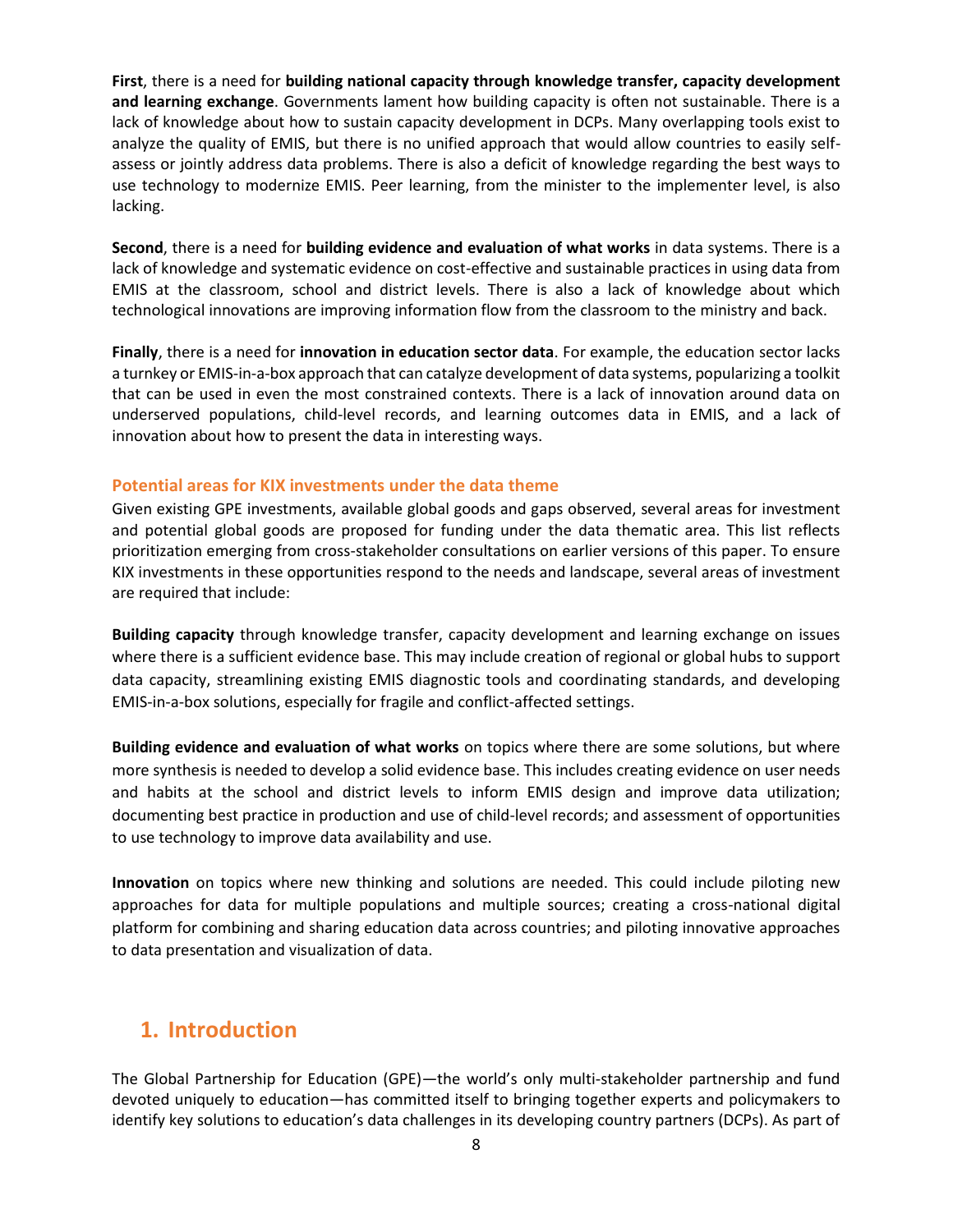the partnership's commitment to the Sustainable Development Goal 4 (SDG 4) goals for education, GPE works with the DCPs and global actors to build a joint platform for learning and innovation that can ensure improvements in the availability and utilization of data in the education sector. GPE launched a partnership Education Data Solutions Roundtable at its February 2018 replenishment conference in Dakar, Senegal, as a first step toward realizing this vision.<sup>4</sup>

The education sector in developing countries faces significant data challenges—and has much, as emphasized in this paper, to learn from the health and other sectors. But much progress has been made. For example, the last hard copy of UNESCO's *Statistical Yearbook*, published in 1999, contained no data on the primary school completion rate, arguably the single most important Education for All and Millennium Development Goal indicator. By 2016, 180 countries were reporting their primary school completion rate, and this data is available online. While only 10 indicators were available in hard copy in 1999, today's online systems at the UNESCO Institute for Statistics (UIS) and the World Bank, to name two systems, produce many dozens of indicators that are available for easy download and visualization—albeit with several years' lag and uneven national reporting, as will be discussed below.

There are also inspirational stories of this data transformation occurring in the education sector—as illustrated by Chile. Today, Chile is a high-income country and a member of the Organisation for Economic Co-operation and Development (OECD), with relatively low rates of poverty. But less than 30 years ago, the country was coming out of a military dictatorship, with considerable paucity of data, and a limited commitment to sharing that data publicly. Over two decades, Chile succeeded in becoming one of the most data-open and data-deep countries in the world, not just among developing countries. Data allowed Chile to target resources to schools most in need and to monitor the impact of major policy reforms. Because such data were presented publicly, they also provided a foundation for greater social accountability, including regarding contested issues such as private provision of educational services.

While implementing such a comprehensive approach takes time, gradual steps in the same direction as Chile are clearly possible. Other countries already use systems that get partially to where Chile is today. For example, South Africa develops child-level records and uses data to drive pro-poor funding (these approaches are discussed in section 4). It is unreasonable to expect that the poorest countries, or those living through crises and conflict, should have as much data as OECD countries. However, many countries, even relatively poor ones, have progressed substantially in developing data systems for monitoring progress—even if they do not yet consistently use data to drive improvements in performance. This was plentifully evident at the 2018 GPE-UNESCO Conference on EMIS, where more than 20 countries shared with each other, and with the international community, innovations and progress on data systems.<sup>5</sup>

In short, while there is urgency, there are also inspirational examples of progress. And opportunities exist for GPE to bring stakeholders together to explore how "a data revolution for sustainable development," as called for by the United Nations sustainable development agenda, can be achieved for education.<sup>6</sup>

This paper is organized as follows: Section 2 outlines the process followed to develop this paper and refine key investment areas. Section 3 frames what GPE is doing in the realm of data. Section 4 establishes a baseline of available global goods relevant to the production and use of education data. Section 5 outlines the gaps and the areas that need knowledge generation and innovation. Section 6 concludes, providing a list of priority areas for data investments, based on ongoing dialogue and consultation across stakeholders.

<sup>4</sup> "GPE Financing Conference, an Investment in the Future, Dakar 2018," Global Partnership for Education, accessed May 7, 2018. <sup>5</sup> UNESCO, "UNESCO & GPE Launch First International conference on Education Management Information Systems," news release, April 20, 2018.

<sup>6</sup> See http://www.undatarevolution.org/.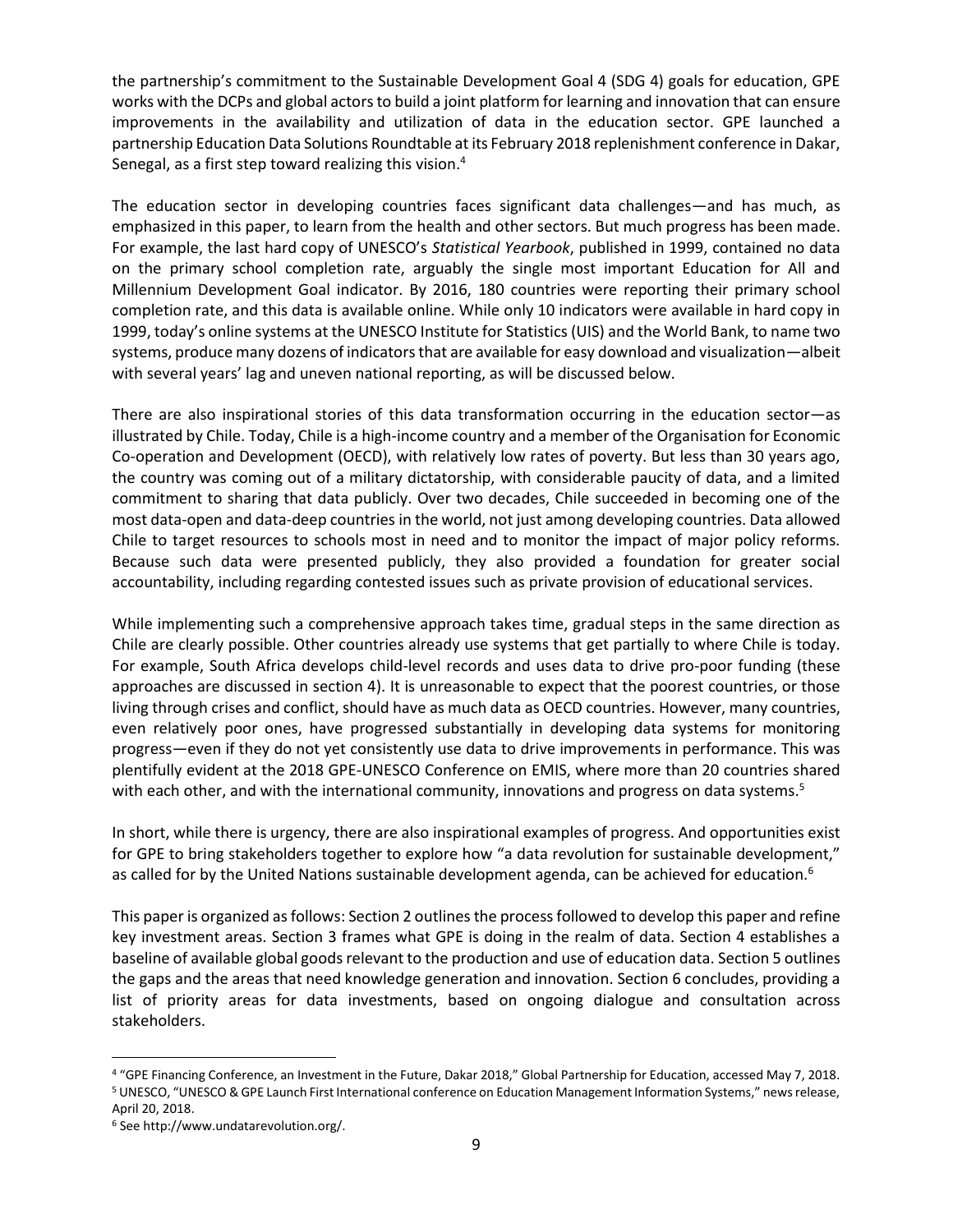## <span id="page-9-0"></span>**2. Paper development and consultation process**

The starting point for the development of this discussion paper was a landscape review by a senior commissioned author of the literature on data in education, an exploration of existing initiatives (both in education and health), and extensive informal interviews with around 15 key agency experts and practitioners in the area. The primary purpose of this initial review was to identify global gaps, in particular, those areas where GPE has a comparative advantage relative to other partners and could make a tractable and meaningful contribution to the space.

The first draft of this document highlighted apparent areas of greatest need by studying the level of current reporting on key SDG indicators, the gaps identified in Systems Approach for Better Education Results (SABER) analyses of countries' EMIS, and GPE's own priorities. This paper was presented at the launch of the Education Data Solutions Roundtable, at GPE's replenishment event in Dakar in February 2018, where DCP and expert participants provided a first round of feedback and began identifying some priorities. Further revisions and prioritization of areas for possible investment were undertaken in parallel to the organization of an international conference on EMIS, convened jointly by GPE and UNESCO in Paris in April 2018, which allowed 20 DCPs to engage around key lessons learned and challenges faced in developing and improving their administrative data systems. The closing session of this conference was in part structured to allow developing country participants to discuss and prioritize those areas where they identified international support as being most useful in their contexts. The GPE Secretariat also convened a task force on EMIS with a consortium of 10 international development agencies. This task force acted as a valuable resource in helping to streamline the priorities listed for the data thematic area.

A final review of this consolidated and amended list was undertaken via an adapted version of the research prioritization exercise developed by the Child Health and Nutrition Research Initiative (CHNRI) distributed to both DCPs and international experts.<sup>7</sup> Forty experts across both DCPs and international organizations were contacted to undertake the CHNRI; however, the sample size of respondents was small (16 DCPs and five international experts, the latter group including two coordinating agency representatives) and therefore the results should be interpreted with caution. They are briefly discussed in section 6 of this paper, as a means to triangulate against and reinforce findings from the primary consultation processes.

## <span id="page-9-1"></span>**3. How GPE supports better data in the education sector**

A strategic goal of GPE is to support the development of effective and efficient education systems across its low- and lower middle-income member countries, helping these countries to deliver equitable, quality education for all. Supporting better availability and use of data in national sector planning and monitoring, through GPE's large-scale implementation grants, is an important feature of GPE's work, as expressed in the GPE 2020 strategy, $8$  and monitored through its annual results report.

GPE invests heavily in education sector planning, providing grants of up to US\$500,000 to DCPs to prepare sector plans based on evidence and data. Once a plan is endorsed, GPE offers a large-scale implementation grant of up to a maximum of US\$100 million. To receive this funding, a country must demonstrate it has

<sup>7</sup> The highly structured CHNRI process relies on the collective opinion of expert stakeholders to identify key priorities and areas of consensus. The CHNRI uses an independent scoring system, which ensures no individual can dominate the process and makes it possible for the CHNRI to be implemented by a small team of individuals.

<sup>8</sup> Global Partnership for Education. "GPE 2020 Strategic Plan." Washington DC: Global Partnership for Education, 2016.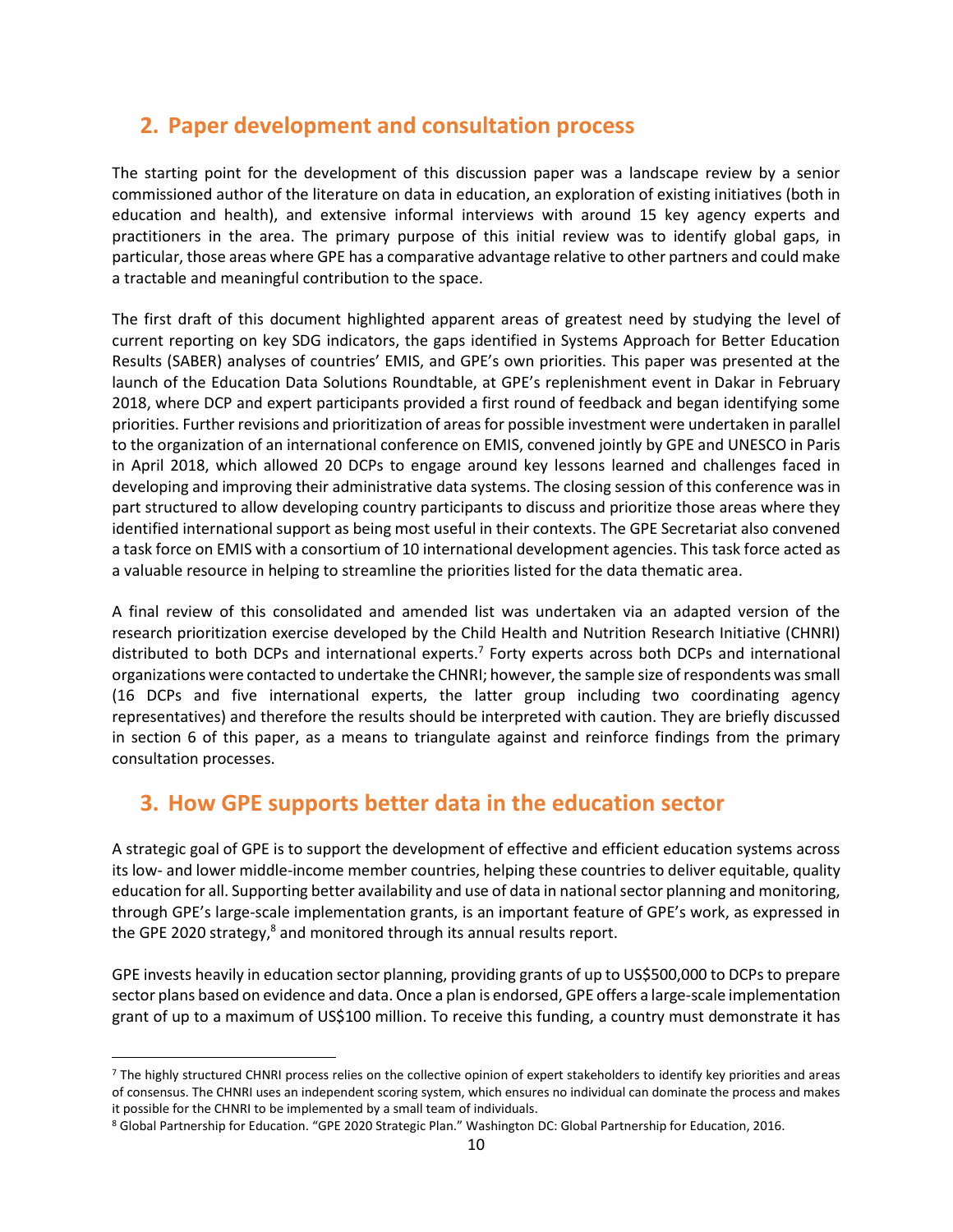a robust EMIS or plans to develop one. More than three-quarters (29) of the 37 country-level education sector program implementation grants (ESPIGs) active in June 2018 contained a component to develop or improve an EMIS.

In parallel to country-level grant financing, GPE has spearheaded and supported a number of initiatives contributing to improvements in the education data environment. The recently concluded Global and Regional Activities (GRA) program funded, among others, a UNICEF-led Data Must Speak project that supported the setting up of data feedback tools, including district and school profile cards, for improving equitable allocation of resources and community participation in monitoring (see below). Other notable investments (with the UIS and UNICEF) focused on improving data on out-of-school children.

More recently, GPE has engaged technical partners to support improvements in data on education financing, where data transparency and availability remain a critical issue. To address shortcomings in the availability of quality data in partner countries, the Secretariat convened a task force on EMIS with several international development agencies, including the African Union (AU), the Association for the Development of Education in Africa (ADEA), Agence Française de Développement (AFD), Education Cannot Wait (ECW), the U.K. Department for International Development (DFID), Australia's Department of Foreign Affairs and Trade (DFAT), UNESCO (including the International Institute for Educational Planning [IIEP] and the UIS), UNICEF, UNHCR and the World Bank. The task force provided critical inputs to the April 2018 joint UNESCO-GPE conference on EMIS in Paris, where developing countries and international technical agencies gathered to document and share lessons learned on how to best strengthen country capacity to assess, implement and monitor education systems.

In parallel, during its 2018 replenishment conference in Dakar, the Secretariat launched the Education Data Solutions Roundtable. The Data Roundtable's goal is to leverage local, private and development partners' expertise to improve the availability and use of accurate and timely education data at country and global levels. Members of the Roundtable include senior representatives from developing country governments, donor governments, the business community (HP, Econet, Intel, Tableau, Mastercard, Microsoft, Ecobank), business foundations (Dell Foundation, Aga Khan Foundation), civil society, the World Bank, UNICEF, UNHCR and UNESCO and its institutes and regional offices. The group has agreed to focus on developing sustainable solutions to support (i) better tools for education information management, (ii) better data communication and visualization tools, and (iii) integration of data across different systems.

Finally, through its new Knowledge and Innovation Exchange (KIX) program, GPE will make investments aimed at addressing the challenge of data availability and utilization across the partnership.

## <span id="page-10-0"></span>**4. Global goods and innovations aimed at getting better data in the education sector**

There are many global public goods available in the education data domain. There are four main data sources of these global public goods:

- EMIS and other administrative data systems
- Household and school surveys
- Randomized control trials and other evaluations
- Real-time monitoring tools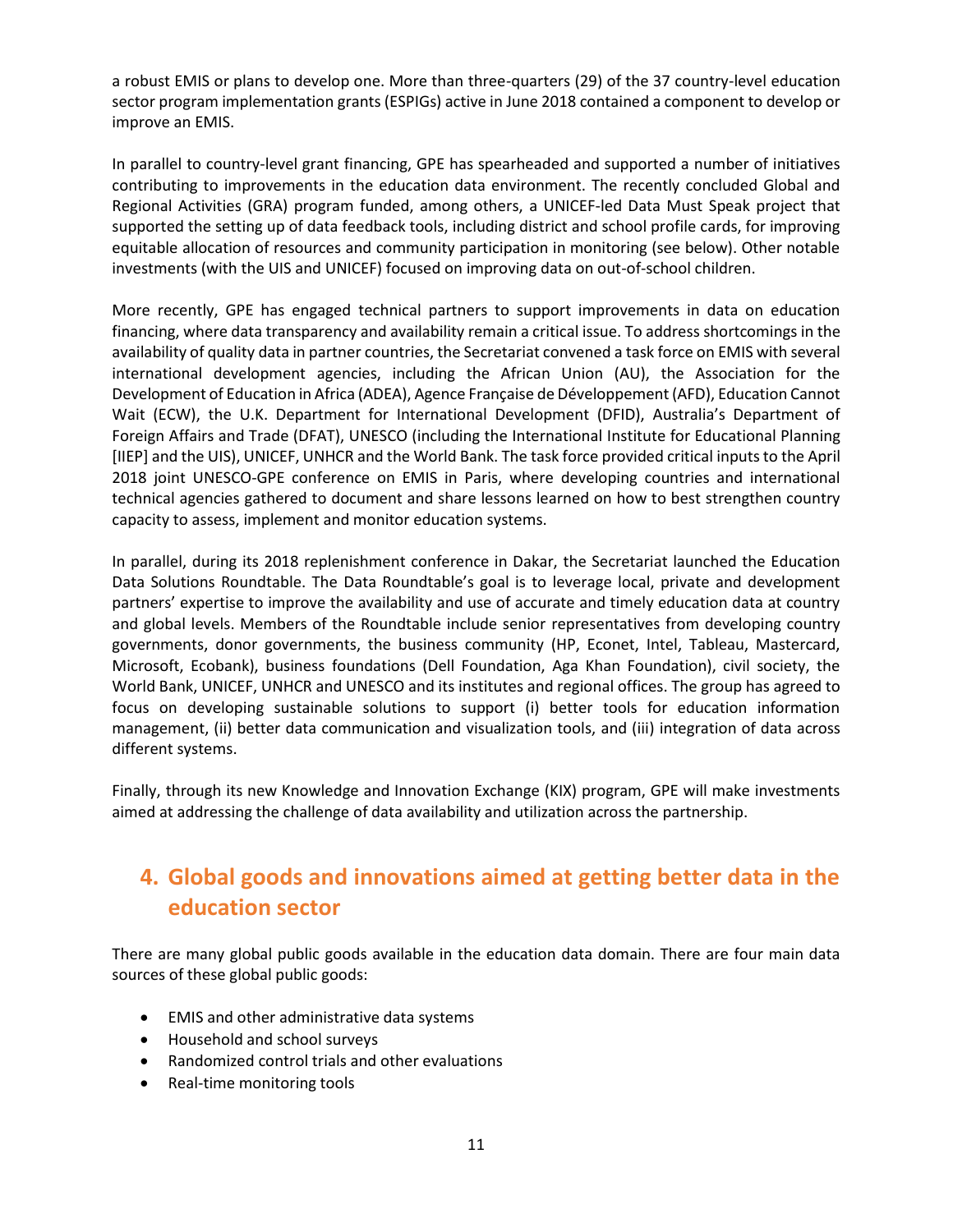Table 1 shows what is available, how the available data can be used, and where there are gaps. The check marks refer to relevance, as some data sources are not particularly useful for some purposes.

| Table 1. Sources of data and how this data are used |  |
|-----------------------------------------------------|--|
|                                                     |  |

|                                                                      | How the sources of data are used      |                                            |                                                |  |
|----------------------------------------------------------------------|---------------------------------------|--------------------------------------------|------------------------------------------------|--|
| <b>Data Sources</b>                                                  | Evidence-based policy<br>and planning | System<br>management and<br>accountability | <b>Global reporting</b><br>(and similar tasks) |  |
| Routine EMIS and other administrative<br>data systems                |                                       |                                            |                                                |  |
| Household and school surveys                                         |                                       |                                            |                                                |  |
| Randomized controlled trials and other<br>evaluations <sup>a</sup>   |                                       |                                            |                                                |  |
| Real-time monitoring tools, including<br>school- and classroom-based |                                       |                                            |                                                |  |

Source: Based on typology proposed by Matt Brossard (UNICEF) at Education Data Solutions Roundtable, Paris, April 2018. a. This refers to data in a loose sense—it refers more to research. Thus, the availability or gaps in this area are not emphasized in this paper. This paper focuses on data as such, even if the line is sometimes a little blurry.

Available global goods can be thought of as being in one of two categories:

- "True" global public goods, namely knowledge and systems whose fixed costs have already been paid for or could be paid for centrally and are paid for only once
- Applications within countries that need to be paid for over and over, or have been paid for, but not replicated by other countries

Among "true" global public goods, much progress has been made in (at least) the following areas (with gaps also noted to foreshadow section 5):

The UIS and the World Bank both host **online, downloadable data systems** that have both ready-made or "canned" tables and infographics, but, more importantly, the availability of these data permits anyone with Excel or other statistical skills to analyze key data any way they like.<sup>9</sup> Other organizations have online data repositories, too, but the UIS and the World Bank data systems are likely the most complete, authoritative, and have the best ratio of comprehensiveness and power to ease of use. These data are not complete as some key indicators are missing and many countries do not report on some important indicators. Furthermore, key indicators are reported with a significant time lag, often two or more years. However, these data are a significant source of global information and are much better than what existed 10 years ago. The Global Education Monitoring Report (GEMR) also provides a lot of hard data.<sup>10</sup> The great majority of these data are drawn from the reports countries submit to the UIS, but many other data sources (such as international learning assessments and other research-based estimates) are also available.

Multilateral and bilateral international development agencies have been **supporting capacity building as well as providing software and hardware to EMIS efforts**in the developing world, globally, regionally and nationally for many years. As a result, most countries now have EMIS that range from relatively rudimentary (such as those functioning in crisis situations) to quite sophisticated. Capacity-building

l

<sup>9</sup> "UIS Statistics," UNESCO Institute for Statistics, accessed May 7, 2018, http://data.uis.unesco.org; "Education Statistics (EdStats)," Data on Statistical Capacity, World Bank, accessed May 7, 2018, http://datatopics.worldbank.org/education. <sup>10</sup> "Global Education Monitoring Report" (website), UNESCO, accessed May 7, 2018, https://en.unesco.org/gem-report.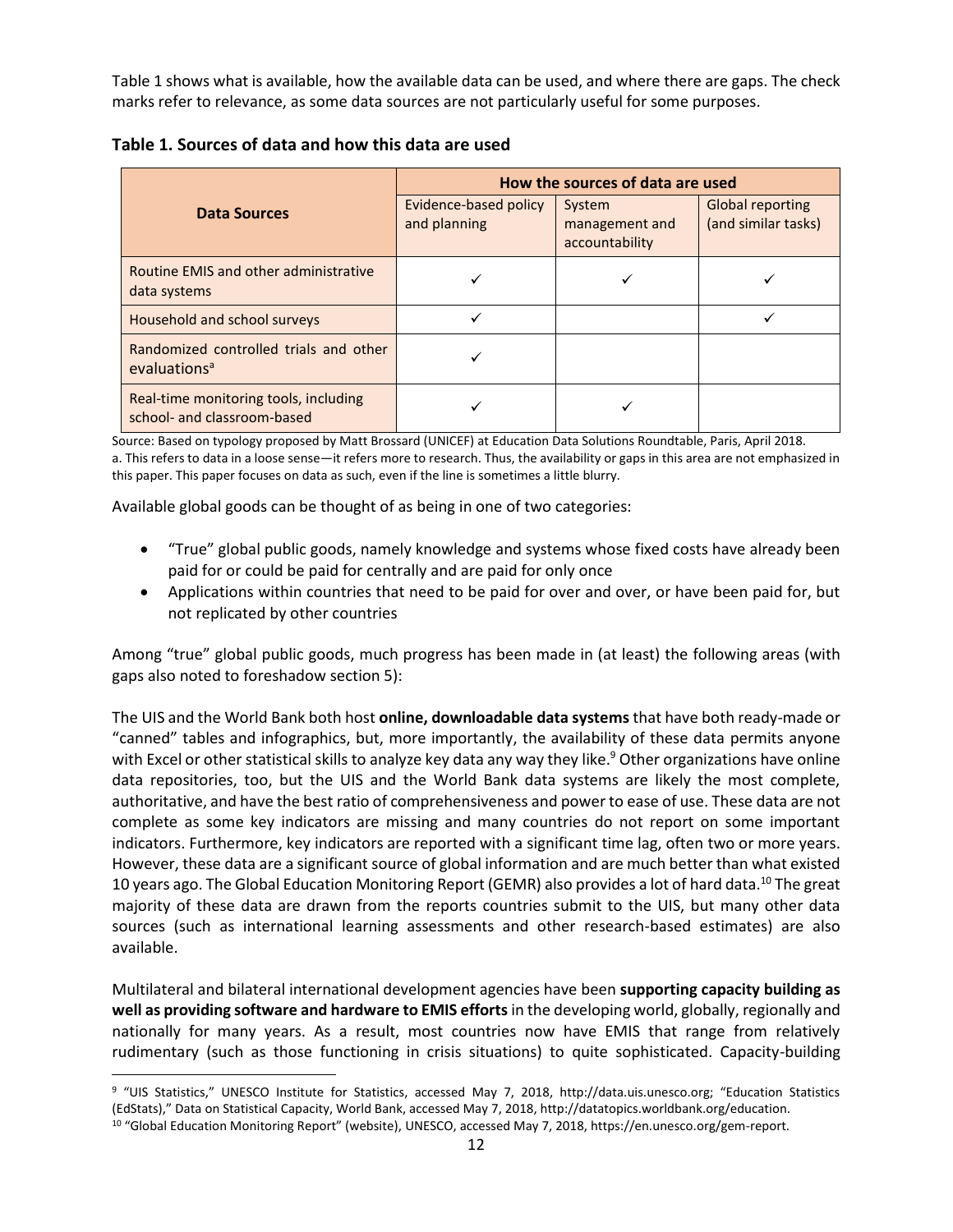programs have been documented and are widely available, though perhaps not as streamlined as they could be. Although the UIS, the IIEP and the World Bank have perhaps been the most active and contain the most complete repositories of capacity-building materials, other agencies working in this area have documented their work, to varying degrees.

Various attempts to create turnkey EMIS approaches, that one might term **"EMIS in a box,"** have been created, and some now form the backbone of several countries' EMIS. For example, OpenEMIS is an available open-source system first developed by UNESCO.<sup>11</sup> The Aga Khan Foundation is experimenting with Program Management System in Education for Everyone, Everywhere (PROMISE), an app-based system that would allow schools and school systems to track student enrollment, persistence and attendance and learning outcomes, as well as transmit this data for availability in near real time, but without having to be online constantly. PROMISE has been piloted in several countries; the ambition is a turnkey or "in-a-box" system that could be used in a variety of contexts.

Other nongovernmental organizations (NGOs) and/or consulting firms have attempted to develop similar products. For example, Global ED\*ASSIST has been developed under the leadership of FHI 360 and applied in several countries, including Sierra Leone, South Sudan and Tanzania.<sup>12</sup> The UIS has created a somewhat similar approach with StatEduc. However, unlike in the health sector, where a general purpose (modular, adaptable, open) "Health Management Information System-in-a-box" has emerged as District Health Information System 2 (DHIS2), no such consolidated effort has emerged as a standard default in the education sector. This might be a useful area for investment (see section 6).

There are various **diagnostic approaches to assessing EMIS**. Perhaps the best known is the World Bank's Systems Approach for Better Education Results (SABER)-EMIS, an extensive and detailed tool for analyzing the EMIS situation in a country,<sup>13</sup> which has been applied in at least 13 developing countries (and, for comparison, in the state of Maryland in the United States). UNICEF also has a diagnostic tool based on SABER. Additionally, UNESCO has developed a framework for assessing the quality of education statistics  $(DOAF).<sup>14</sup>$ 

<sup>11</sup> "OpenEMIS – Better Data. Better Education" (website), OpenEMIS, accessed May 7, 2018, https://www.openemis.org.

<sup>&</sup>lt;sup>12</sup> FHI 360, "Education Management Information System (EMIS) Support to the Ministry of General Education and Instruction, Republic of South Sudan," 2013; FHI 360, "Develop a Decentralized but Integrated Education Management Information System (EMIS) for the Sierra Leone Ministry of Education, Science and Technology," 2015.

<sup>13</sup> "Education Management Information Systems" (website), SABER – Systems Approach for Better Education Results, World Bank, accessed May 31, 2018.

<sup>14</sup> World Bank and the UNESCO Institute for Statistics, "A Framework for Assessing the Quality of Education Statistics" (Washington, DC: World Bank; Montreal: UIS, 2003).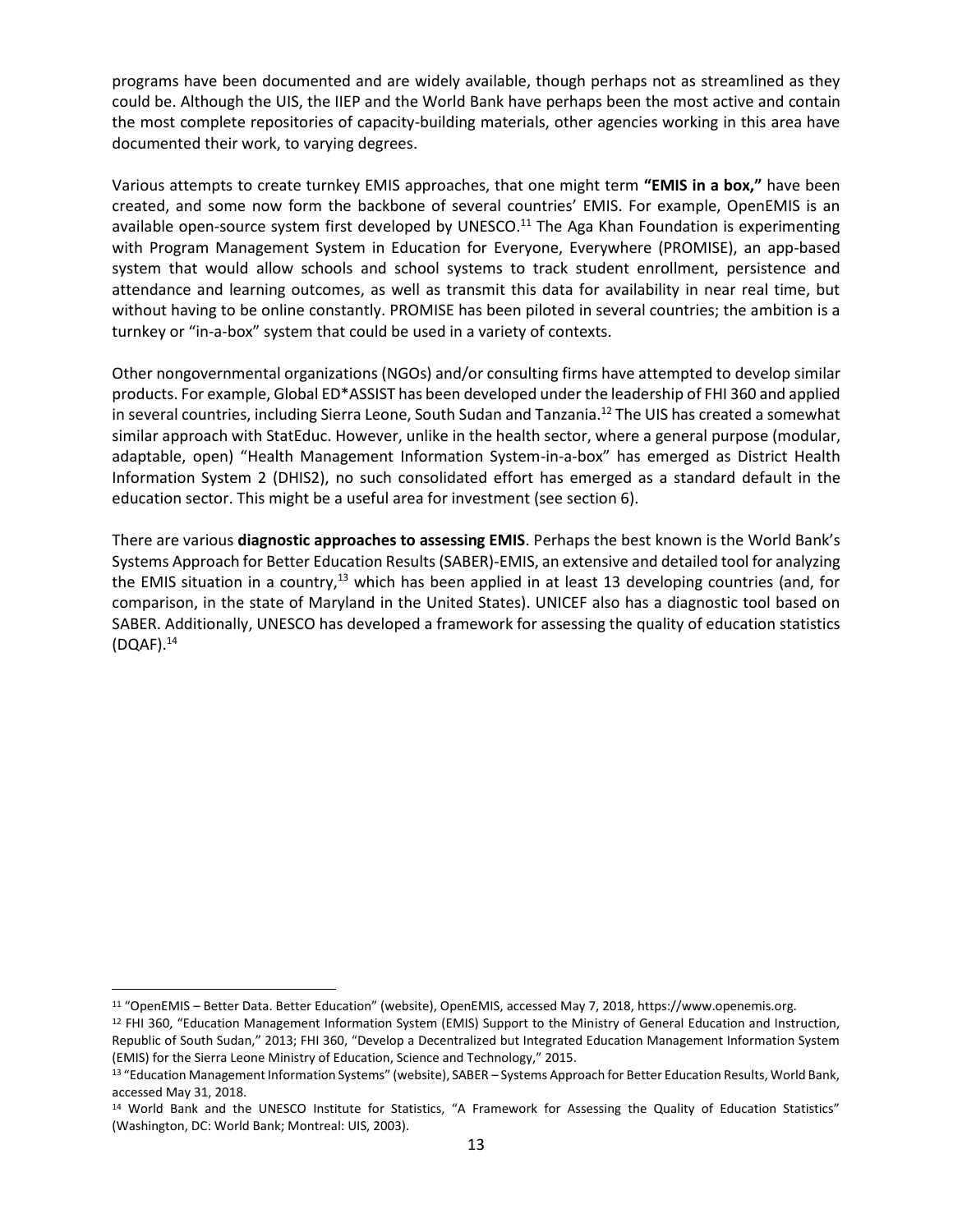#### *Figure 1. A system both school-based and that tracks*

*individual students* 2. Educators work with or educators regularly learners and regularly capture important data (such record data such as marks, as enrollment information discipline actions, learner's and the school's profile) on learning challenges and SA-SAMS needs, attendance and school enrichment data Module 17 in SA-SAMS is used to approve the school, learner and educator information for submission to the provincial education department for upload to LURITS 3. SMT verify and sign off data, respond to data requests made by district officials when required, print learner reports and analyses that can be used for planning, and use data to inform key decisions made basic education



Related to EMIS diagnostics, **peer review and benchmarking is being used**. Such work is being piloted, for example, by the Association for the Development of Education in Africa (ADEA), which supports the collaborative development of EMIS norms and standards by member states across regional economic communities (RECs). RECs then customize and use these criteria to advocate for best practices and undertake regional benchmarking activities. To date, EMIS peer assessments have been completed in Ghana, Mali, Mozambique,<sup>15</sup> Nigeria and Swaziland. On a smaller scale, a GPE initiative funds peer countries to review and benchmark the quality of joint sector reviews (JSRs); to date, peer observers have attended JSRs in Chad and the Democratic Republic of Congo. The OECD and its members have frequently used this approach. Given how recent such efforts are, it is difficult to find information on results, but the idea is promising.

In addition to these truly global public goods, there is ongoing data experimentation in many developing countries and by many NGOs. Although there are too many to mention in this paper, the following provide an idea of some possibilities, while noting that these mostly exist as isolated, country-specific or NGOspecific innovations. Cataloging, researching and possibly disseminating these sorts of ideas (and many other similar ones) are tasks that the GPE data effort could encourage or even finance.

#### <span id="page-13-0"></span>**Child-level and school-level data**

 $\overline{\phantom{a}}$ 

Some countries have implemented approaches that both provide easy-to-use school-level data and report data up (sometimes automatically); these approaches often generate child-level data. The South African School Administration and Management System (SA-SAMS), for example, does both. These systems are often the result of many years' worth of patient trial and error, and gradual improvement over time. SA-SAMS has been under development continuously for 10 to 15 years. The software is outsourced to a national IT provider, as a central, national service, and is provided to schools for free.

<sup>15</sup> Mozambique, Ministry of Education. *Mozambique EMIS Peer Review Report on Implementing the SADC EMIS Norms and Standards* (Maputo, October 2014).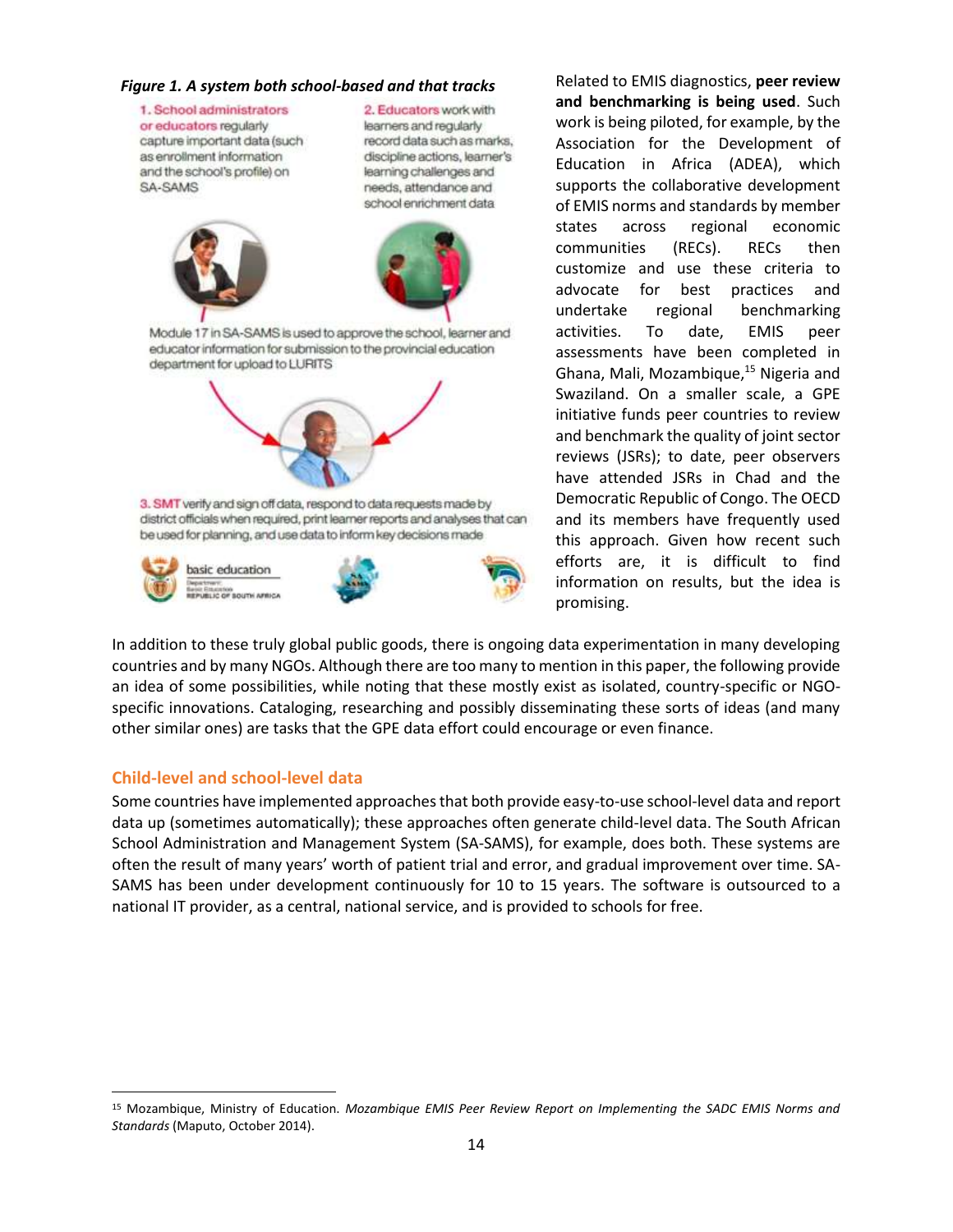*Figure 2. Holistic report cards – UNICEF in Madagascar*



School efficiency - results vs. resources in profiles at sub-district level



Figure 1 illustrates how SA-SAMS interacts with the Learner Unit Record Information and Tracking System (LURITS). SA-SAMS is also linked to South Africa's Department of Home Affairs' personal identity system. This not only enables a rights-based approach based on the notion of personal identity (an equity imperative), but also helps weed out "ghost learners" (an efficiency imperative)—an important feature since South Africa's school resourcing is formula-based and driven by learner numbers.<sup>16</sup>

<span id="page-14-0"></span>According to South Africa's Department of Basic Education, the system "i) assists schools with their multiple data administration and reporting requirements, ii) reduces duplication in reporting since it serves as a single data source for operational data from schools for district, province and national levels, iii) standardizes the data and reporting format schools provide to district and province, and iv) provides immediate access to data that can assist SMTs (School Management Teams) with their multiple data requirements."<sup>17</sup>

#### **Holistic school or district-level report cards**

 $\overline{a}$ 

Innovation in this area also exists. One example is the GPE-funded Data Must Speak initiative, $18$ implemented in Madagascar,<sup>19</sup> Nepal, the Philippines, Togo and Zambia (and soon Namibia) under UNICEF.

The World Bank has also sponsored many experiments with school report cards through its projects, while NGOs such as the Aga Khan Foundation have also engaged in various attempts over time. These efforts generally attempt to focus on school equity and efficiency and do focus on the school itself as a system, not on a series of vertical or top-down indicators. They often use humorous and people-level illustrations to portray information with the intent to appeal and be accessible to nonliterate community members.

Figure 2 provides an example from Madagascar. As noted earlier, observers and several evaluations have found that these innovations often are not matched by a strategy for engaging local actors as agents of

<sup>16</sup> Bheki Mpanza (chief director, Information and Management Systems), personal communication to the author, January 8, 2018. <sup>17</sup> Department of Basic Education, Republic of South Africa, "What is SA-SAMS?", undated.

<sup>18</sup> Gabrielle Bonnet and Daniel Kelly, "Supporting Effective Education Systems: The Data Must Speak Initiative," Education for All (blog), Global Partnership for Education, August 30, 2017.

<sup>19</sup> Matthias Lansard, " 'Data Must Speak' for Increased Accountability and Community Engagement in Madagascar" (PowerPoint presentation at the GPSA Global Partners Forum 2016).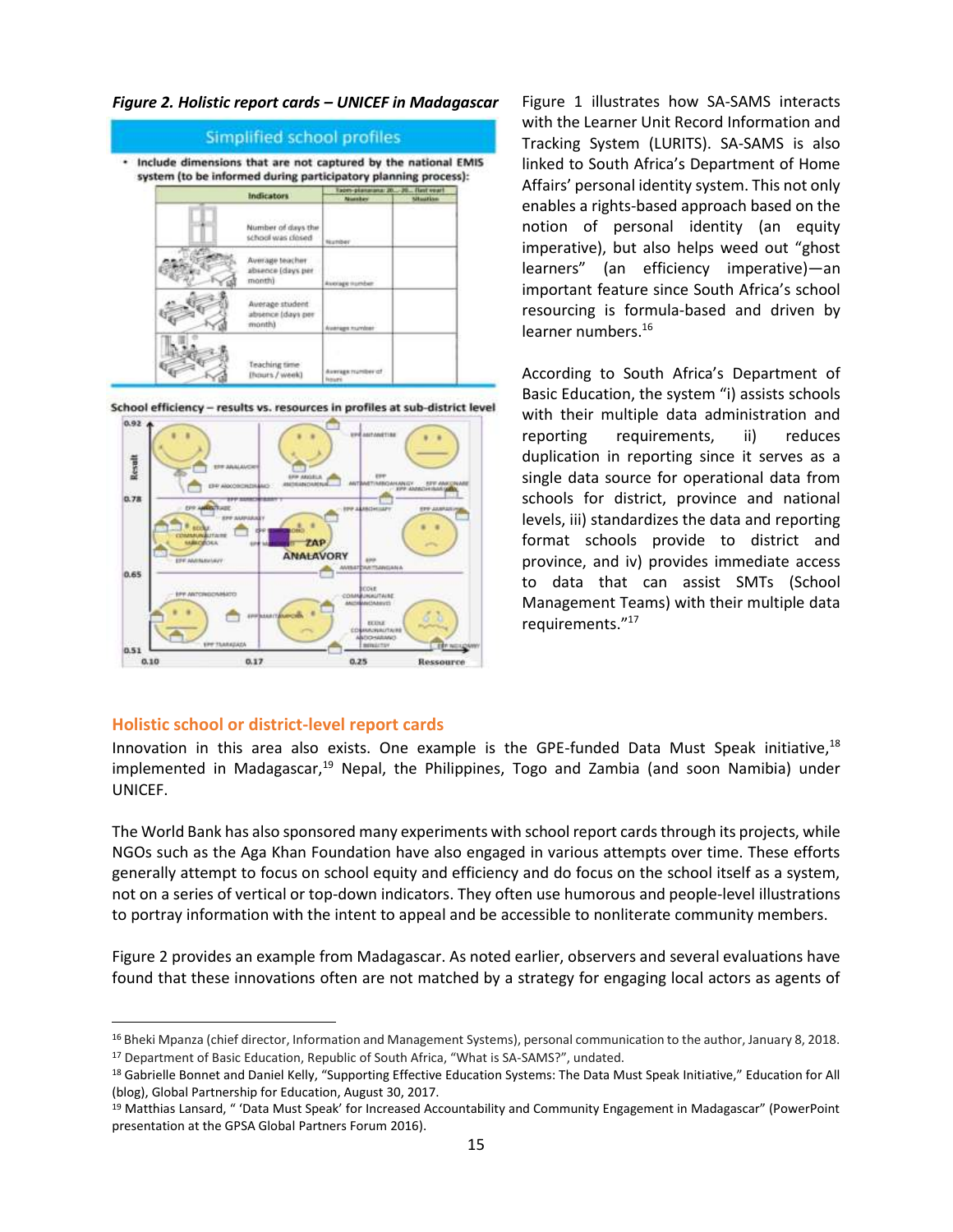accountability and improvement. It appears that only when paired with appropriate support can such data promote pedagogical innovation among local actors (for example, teaching at the right level for learners).

A challenge common to these innovations is that they are not occurring within a national or global ecosystem that can support sustainability and scaling up. Thus, while education data entrepreneurs are emergent, there needs to be further exploration on how to create demand for data among national and decentralized actors—including through improving supply of good approaches, global promotion of core indicators, and use-based demonstrations of utility to key national stakeholders, as well as ensuring that coordinated and sustainable support is available to ensure the integration of effective data innovations into national systems.

## <span id="page-15-0"></span>**5. Gaps in available global goods**

Despite the progress made, many gaps persist. Here are two ways to broadly characterize and think about the gaps:

First, while there are some supply or production issues, **the biggest issue is the gap between supply of data and its utilization**. Participants in the 2018 GPE-UNESCO International Conference on EMIS and the Education Data Solutions Roundtable frequently pointed out the relative lack of use of existing data, in part driven by the problematic tendency of data producers to think of the issues through a systems engineering, software and hardware approach, instead of from a user-need or "design-centered" perspective. Thus, this gap between users/utilization and production is a "meta" issue. Of most import is the gap between data production (or production possibilities) and the use of data in educational *management*. Evidence suggests that the use of data in policy and planning (especially what might be called top-down management and policy-setting) has improved in the last few decades, but that the education sector still is not very skilled at using data, especially learning results data, for driving improvements in a conscious and deliberate manner.

Second, **in terms of the framework used above, the blank cells in Table 2 illustrate some of the key gaps**. The biggest gaps are described in more detail below. A recent in-depth scoping study on education data, commissioned by DFID, largely coincides with this summary.<sup>20</sup>

#### **Table 2. A summary of gaps in data by source and use**

| Data Source | Evidence-based policy and System management<br>planning | accountability | and   Global reporting<br>(and similar tasks) |
|-------------|---------------------------------------------------------|----------------|-----------------------------------------------|

<sup>20</sup> Rachel Outhred et al., "A Scoping Study on Education Data Research and Methods," Health and Education Advice and Resource Team (HEART) Initiative, 2018.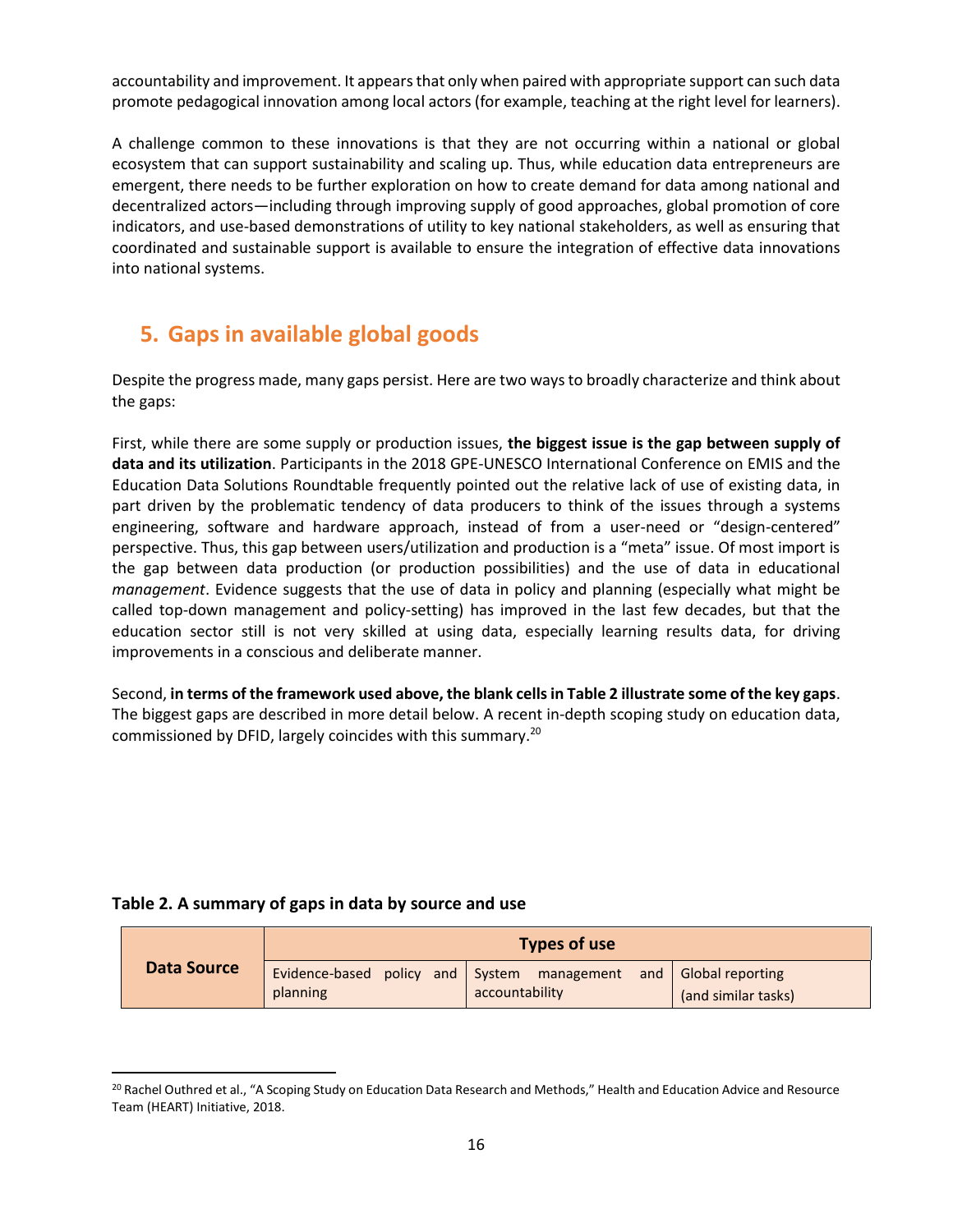| Routine EMIS and<br>other<br>administrative data<br>systems                          | • Insufficient integration<br>with non-EMIS data<br>sources<br>• Insufficient value added<br>even in simple areas such<br>as ratios and percentages<br>Limited use of data for<br>policy dialogue and<br>discussion with other<br>ministries and the public                                                                                                                                | • Lack of production of data<br>that provide complete<br>portraits of each school<br>• Lack of child-level data                                                                                                                                                                                                                                                                       | Data missing in key areas<br>such as:<br>• Finance<br>• Learning outcomes,<br>disability<br>• Equity-oriented<br>comparisons                                                                                                                        |
|--------------------------------------------------------------------------------------|--------------------------------------------------------------------------------------------------------------------------------------------------------------------------------------------------------------------------------------------------------------------------------------------------------------------------------------------------------------------------------------------|---------------------------------------------------------------------------------------------------------------------------------------------------------------------------------------------------------------------------------------------------------------------------------------------------------------------------------------------------------------------------------------|-----------------------------------------------------------------------------------------------------------------------------------------------------------------------------------------------------------------------------------------------------|
| Household and<br>school surveys                                                      | • Relatively little use of<br>household and school<br>surveys for specialized and<br>in-depth needs, unlike in<br>the health sector                                                                                                                                                                                                                                                        |                                                                                                                                                                                                                                                                                                                                                                                       | • Good household and<br>school surveys could be<br>useful in global reporting<br>as well, especially for<br>dealing with specialized<br>issues, the "thematic"<br>indicators for the sector,<br>and indicators that are<br>"precursors" of the SDGs |
| Randomized<br>controlled trials<br>and other<br>evaluations                          | • Some progress, but it<br>often feels "supply-led" by<br>those with an interest in<br>evaluation rather than<br>"demand-led" by those<br>with an interest in the<br>subject matter<br>• Policy still often based on<br>pilot projects or simply<br>ideas that are not always<br>well-evaluated                                                                                            |                                                                                                                                                                                                                                                                                                                                                                                       |                                                                                                                                                                                                                                                     |
| Real-time<br>monitoring tools,<br>including school-<br>and classroom-<br>based tools | • Scholars and NGOs have developed many real-time<br>monitoring and support tools, such as classroom<br>• However, the use of knowledge derived from such tools,<br>such data for management that can actually "move the<br>needle" on the SDGs<br>• Use of real-time data, often as a demand-side issue from<br>communities and civil society, has been more prevalent<br>most vulnerable | observation checklists for teacher coaches, or methods for<br>tracking integration of children with disabilities into school<br>either for policy and planning or for routine management,<br>is relatively lacking, even though ultimately it is the use of<br>when it comes to schooling access for "average" children<br>than for learning outcomes or the specialized needs of the |                                                                                                                                                                                                                                                     |

With these issues in mind, specific gaps are reviewed below, considering first supply-side and then demand-side concerns.

#### <span id="page-16-0"></span>**Production or supply-side gaps**

A planner working on education in low-income countries might feel like a pilot flying an airplane equipped with only 10 percent of the required instruments. The pilot could steer the airplane but not know, or be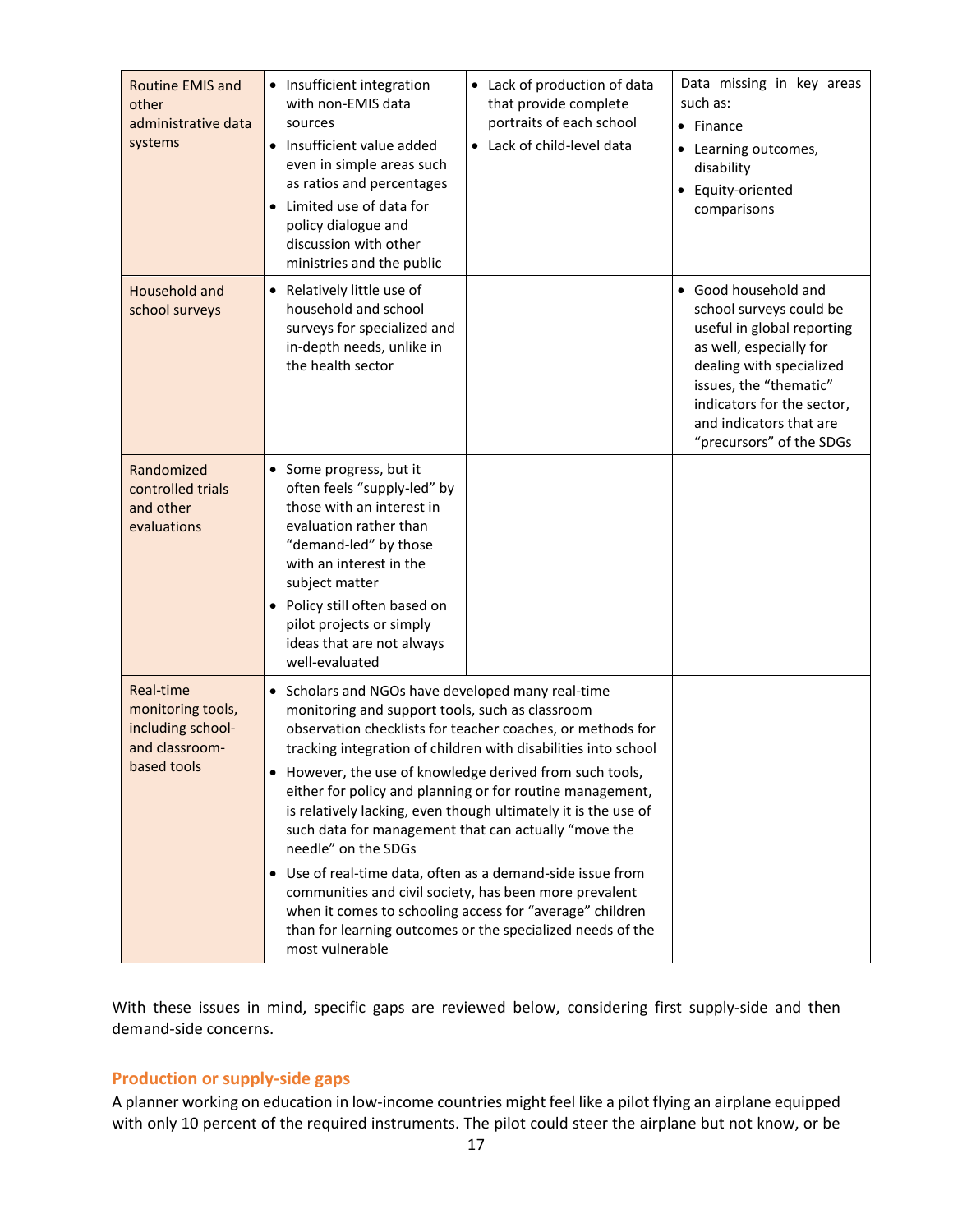able to change, the altitude, rate of climb, engine power, speed or fuel usage. This would be more than a little alarming for the pilot. And running an education system is far more complicated than flying an airplane.

The SDGs provide a driving statement of key goals and targets for education—and are a good measure of overall data availability. Only 23 percent of all countries report on the SDG 4 and Education 2030 thematic indicators that have been identified as most important to GPE priorities.<sup>21</sup> To illustrate a telling extreme, none of the low-income countries have reported on the indicator "percentage of population in a given age group achieving at least a fixed level of proficiency in functional (a) literacy and (b) numeracy skills, by sex," while 85 percent of high-income countries have reported on this indicator.

In addition to the broad challenge of missing data, there are more specific gaps:

#### *Data are optimized to track inputs or access outcomes, not quality or learning outcomes*

Data systems are typically, but not always, geared to produce information on access outcomes, not learning outcomes or quality. If there is a focus on quality at all, it is commonly assumed that simple indicators of input quality (for example, certification of teachers) are key to generating learning outcomes and hence are sufficient. It is also often assumed that even fairly thin indicators (number of schools, location of schools) will enable one to predict access and enrollment outcomes to a significant degree. This is illustrated by the fact that 39 percent of countries report on primary school completion rate, 44 percent on pupil-teacher ratio and 44 percent on teacher certification.<sup>22</sup> But none report on whether children are being taught in their mother tongue, at least in the first few grades (a critical variable according to many specialists); only 12 percent report on whether children are on track to learn to read at a reasonable age; and the availability of textbooks is not proposed as an indicator. While the annual statistical abstract or report for a fairly typical education ministry might have up to 80 tables, most focus on numbers of children, teachers and schools. Few address quality precursors (such as ratio of books per child). Even fewer report learning outcomes data or show them against data on inputs and context (even though such data increasingly exist).

#### *Limited child-level data*

l

To effectively address all children's needs, systems should ideally have child-level records to track individual progress.<sup>23</sup> This is not just an efficiency issue. One could argue that only when each child's wellbeing is being monitored are his or her rights being recognized and respected. A child-level approach also links up to the movement for identity as a human right. While some middle-income countries are implementing child-level systems, few lower-income ones are. There are some significant cross-sector gains to be had here: Linking education records to health records would allow systems to track the child's welfare from a holistic perspective.

#### *Lack of emphasis on vulnerable or special populations*

Similar to the tendency to focus on aggregate rather than child-by-child indicators, national planning systems tend to plan for the "average child." In the past, when education systems were rapidly expanding over a short time, this approach made sense and required relatively little planning: Almost any kind of school, built anywhere, would meet some urgent demand. The task was a simple quantitative one. As universal primary school access is reached, the needs of the "last 10 percent," or of children who would transition to secondary school and complete the secondary cycle, differ not only from the needs of the

<sup>&</sup>lt;sup>21</sup> According to an analysis by the GPE Secretariat carried out as background for this paper (available on request). Priorities were evaluated according to GPE-determined criteria.

<sup>&</sup>lt;sup>22</sup> According to an analysis of UIS data carried out as background for this paper (available on request).

<sup>&</sup>lt;sup>23</sup> Of course, there are costs to this, and it may take some time for EMIS to develop this ability. For discussion of the "ideal" contents of a data system, see Husein Abdul-Hamid, *Data for Learning: Building a Smart Education Data System* (Washington, DC: World Bank, 2017).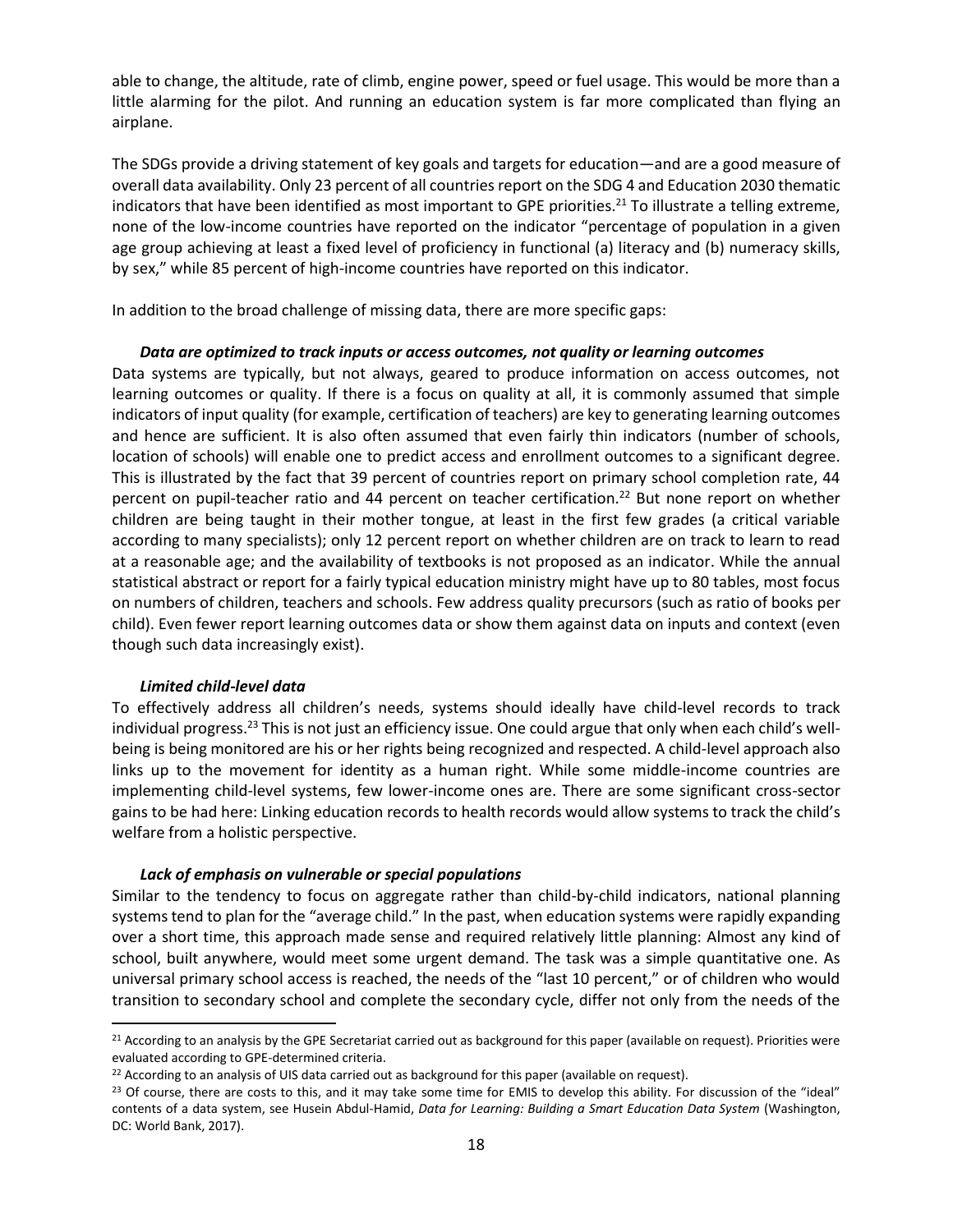"first 90 percent" but also from the needs of each other. Arguably, the vulnerable are more unlike each other in their needs than they are unlike the majority. But most education data systems are not designed to capture this phenomenon, except using regional and similar proxies. Colleagues in the health sector are keenly aware of this issue and, as a result, have made strong investments in refined data allowing stakeholders to understand and target resources to meet the needs of the most vulnerable.

#### *Relatively limited use of surveys*

When compared with the health sector, the education sector tends to suffer in its use of survey data. Extensive and deep household surveys used in the health sector, such as the USAID-initiated Demographic and Health Surveys (DHS) and the UNICEF-initiated Multiple Indicator Cluster Surveys (MICS), were innovations at one time. They were sustained and worked on for decades, resulting in at least some 580 country/year applications where deep and extensive information about a population's health is derived from complete surveys (including some education information). Policymakers have come to rely widely on such surveys. These surveys are financed by more than one donor in a reasonably coordinated manner: They tend to have institutional stability by now.

While the education sector has nothing similar to the health sector, it too has had some survey innovations. For example, the Annual Status of Education Report (ASER), pioneered by the NGO Pratham in India, has morphed into the People's Action for Learning (PAL) Network. PAL is a network of citizen-led assessments that aims to carry out assessments of children's learning based on household surveys.<sup>24</sup>

#### *Lack of a turnkey or "EMIS in a box" approach*

In the education sector, several good attempts have been made to create a turnkey or "EMIS in a box" that can catalyze development of data systems, popularizing a toolkit that can be used in even the most constrained contexts. While some of these attempts are still being used, such as OpenEMIS, they have not had the donor/private sector/NGO coordination and institutional perseverance seen in the health sector. Policy entrepreneurs in the health sector receive consistent funding. For example, led by the University of Oslo, they pioneered the creation of a turnkey, or "in a box," health management information system (HMIS) known as DHIS2, which has been financed by multiple donors, over several decades, and has an increasing client base across ministries of health. Innovators at the University of Oslo have worked patiently on the system over the years, making gradual improvements based on client and funder inputs as well as on their own perceptions of the usefulness of their innovations.

#### *Innovating through the use of unusual informants*

 $\overline{\phantom{a}}$ 

The health sector is innovating with approaches that use present alternatives to the use of surveys as a source of information for action. These approaches use permanent, localized informants, responsible for a particular district, to detect particular problems, including nonrecurrent ones, and to report quickly via a cellphone system. This approach eliminates the need to organize a survey each time something needs to be ascertained. Examples of this approach are the Coconut Malaria System, $25$  the Performance Management and Accountability 2020 system<sup>26</sup> and the data systems for managing neglected tropical diseases (NTDs).<sup>27</sup> These systems have also tended to be supported and sustained over time, or at least

<sup>24</sup> "People's Action for Learning Network" (website), PAL Network, accessed May 7, 2018, http://palnetwork.org/.

<sup>25</sup> "Coconut Surveillance," RTI International, November 8, 2017, accessed May 7, 2018, https://www.rti.org/impact/coconutsurveillance.

<sup>26</sup> "PMA2020" (website), PMA2020, April 23, 2018. Accessed May 7, 2018. https://www.pma2020.org/.

<sup>&</sup>lt;sup>27</sup> "Integrated NTD Database," World Health Organization, September 21, 2017, accessed May 7, 2018. http://www.who.int/neglected diseases/data/ntddatabase/en/. With regards to guinea worm, the aim is to entirely eliminate the disease. Success has meant that it is getting harder and harder to find individuals to treat to eradicate the disease. A very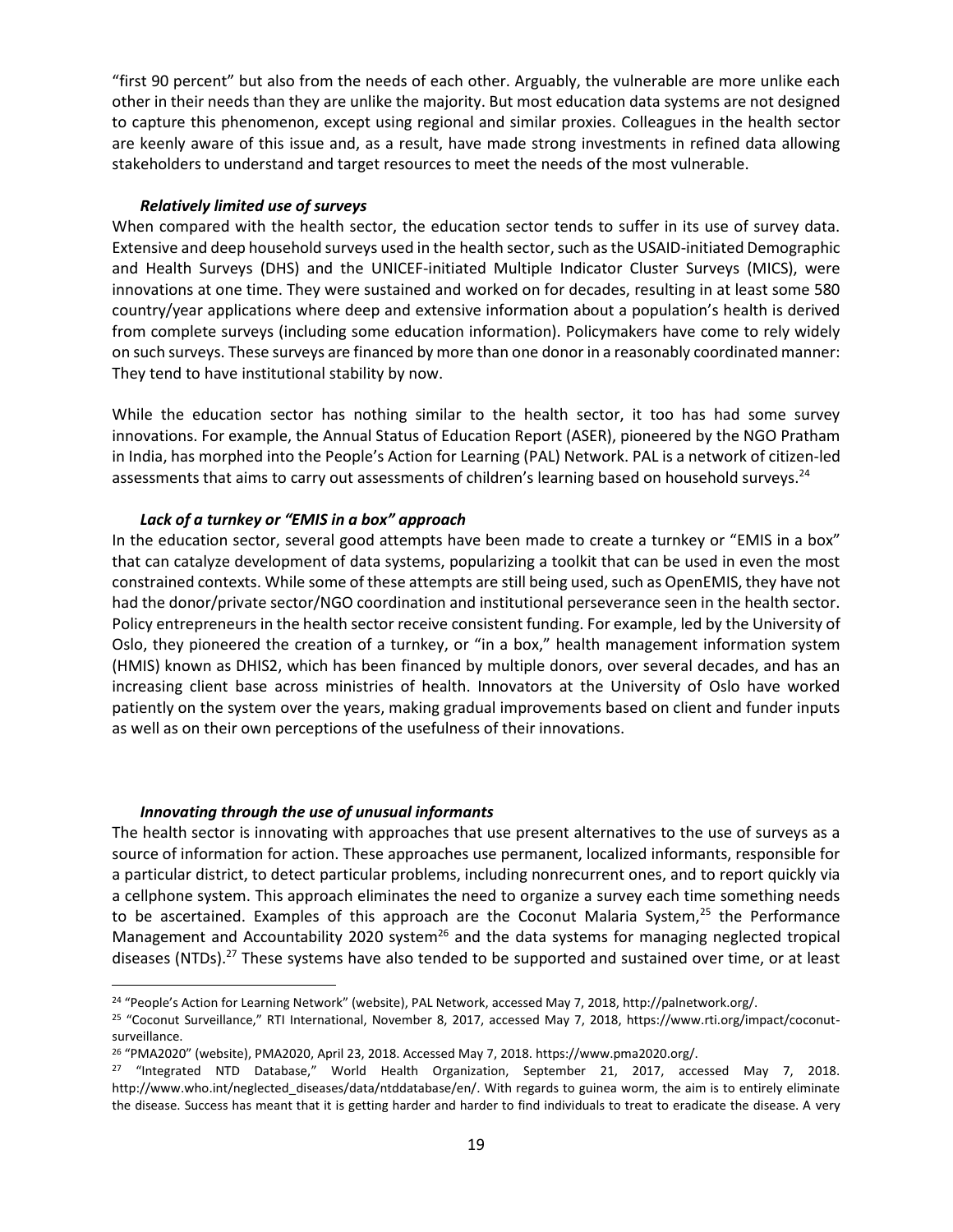more so and on more plentiful examples, than similar innovations in education. Premise Data, a private company, has also experimented with this approach for more commercial uses.<sup>28</sup>

#### *A summary of lessons learned from the health sector*

As can be deduced, at least three traits characterize health sector successes in data, which have combined to generate sustainability and effective replication:

- Strong coordination by development partners, development agencies and countries. Most of these efforts have had more than one funder and are sustainable. No one agency goes it alone.
- Investments are often through the selection of a small number of specific indicators that receive global priority (for example, the under-five mortality rate), in part because these indicators can be used to support a measure, act and re-measure approach. They are specific and useful for monitoring the outcomes of programmatic investments and policy innovation.
- Data entrepreneurs play an important role by actively brokering finance and interest from development agencies and creating demand for data innovations among DCPs. Those leading these efforts—be they at a United Nations agency such as UNICEF (MICS), a place of higher education such as the University of Oslo (DHIS2) or a private company such as ICF International (the current implementer of DHS surveys)—have played a catalytic role in moving national health sector data beyond business as usual.

#### <span id="page-19-0"></span>**Data utilization or demand-side gaps**

A second broad challenge for the education sector is how data are used—specifically, the need to increase stakeholders' sense of need for the data, including, first and foremost, ministries of education. This is not just a matter of presenting data in more attractive and easier-to-read formats. While more user-friendly formats may reduce the cost of cognitively "acquiring" the data, they do not truly motivate stakeholders to have a deeply felt need for the data. To create demand for data, systems need to analyze stakeholders' motivations. For example, stakeholders may be more motivated by a sense of fairness, or they may be energized when they see evidence of success from their interventions. Using data to support stakeholders' motivations is what drives ownership for results from school, community and district levels to national stakeholders and policy cycles.

To gain a better understanding of the utilization challenge, cross-national findings from the SABER diagnostic tool developed by the World Bank for benchmarking the quality of national EMIS were examined. Of 19 specific categories identified as key to a well-functioning EMIS, there are five in which performance is particularly poor (below the 25th percentile of performance). Of those five, four fall into the "utilization" category (see Annex B). As illustrated in Table 3, such issues as openness, whether there is a data-driven culture, whether findings get disseminated and accessibility of data all relate to the actual utilization (demand side) of data in decision-making and communication to society, particularly when it comes to quality and learning.

*World Bank SABER diagnostic for EMIS*

#### **Specific categories of low performance**

 $\overline{\phantom{a}}$ 

Openness (under broad category of Utilization in Decision-making)

clever data process has developed where localized informants are paid more and more to identify the few remaining individuals with the illness—a sort of "data auction" for a social purpose.

<sup>28</sup> "Premise – Get the Ground Truth," Premise Data, accessed May 7, 2018, http://www.premise.com/.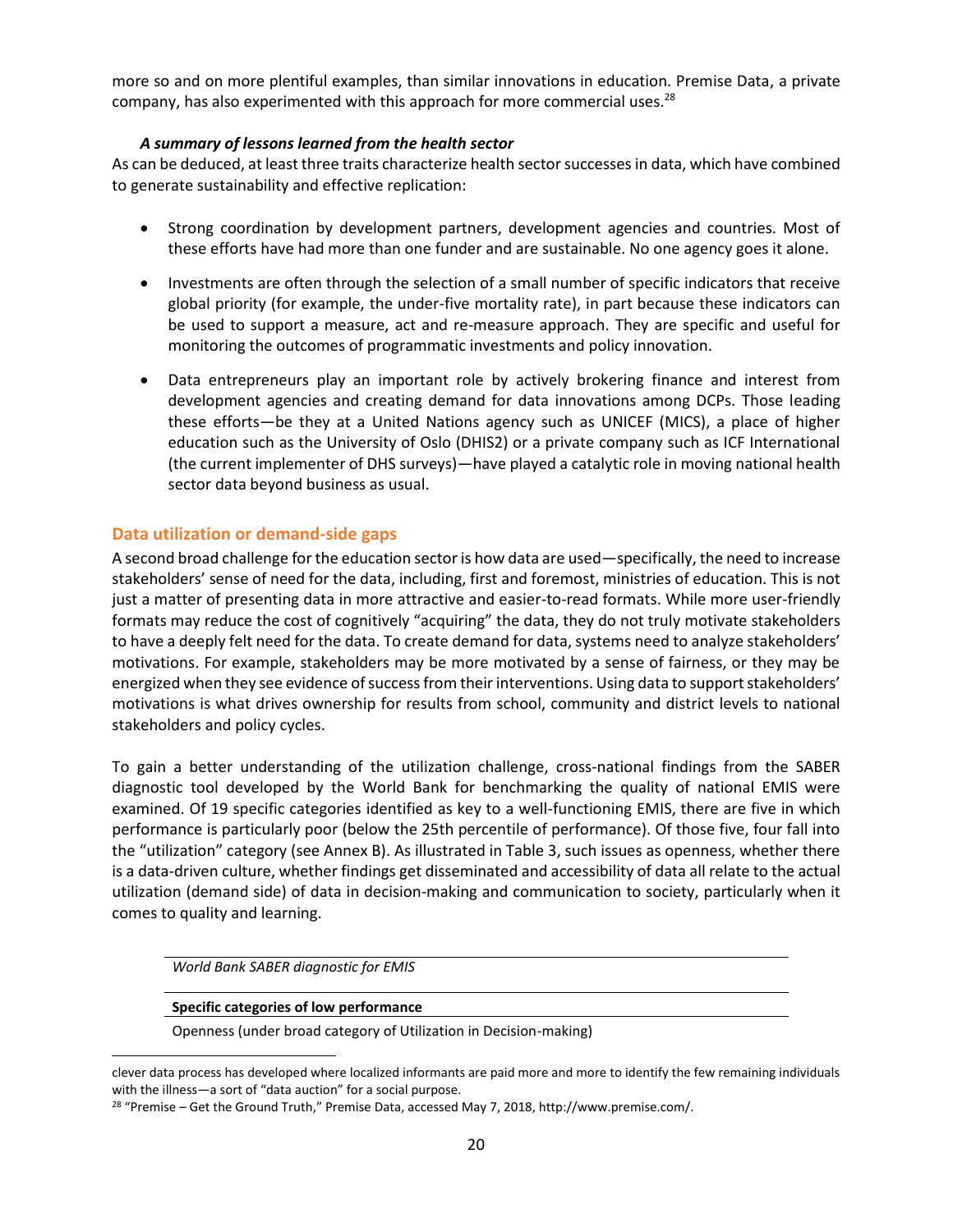Data-driven Culture (under broad category of Enabling Environment)

Effectiveness in Disseminating Findings (under broad category of Utilization in Decision-making) Integrity (under broad category of Data Quality)

Accessibility (under broad category of Utilization in Decision-making)

*Source:* Based on data of the World Bank SABER (Systems Approach for Better Education Results) database, Washington, DC[, http://saber.worldbank.org/index.cfm?indx=8&pd=2.](http://saber.worldbank.org/index.cfm?indx=8&pd=2)

#### *Lack of bottom-up and top-down approaches to data utilization*

A common central problem in many developing country data systems is that schools typically report information up—responding to what the authorities request. Reporting is seldom a byproduct of a wellimplemented system for using data at the school or district level. In many cases, local stakeholders often do not see the data again after the reporting process is completed.

Ministries of education often disseminate only national (or, at the lowest, district level) aggregates of key indicators: national pupil-teacher ratio, national percentage of qualified teachers, etc. Ministries commonly do not publish or share with schools (or districts) "whole" pictures of schools that track inputs and results, and, above all, results given inputs or results given environmental conditions (e.g., poverty).

As a result, it is difficult for anyone, especially individual schools (or their most immediate supervisors and supporters at the district level), to have a holistic picture of their performance, which could then be compared with others. Education officials at individual schools can support general planning but cannot help local stakeholders and managers do better. Only in a few of the more adventurous countries are there attempts to show "scorecards" for schools (or, sometimes, districts), as will be discussed below.

#### *Data seldom used to complete the measure/act/re-measure cycle*

As part of the general syndrome of "just reporting up," data are too seldom used to complete a cycle of intervention that can improve children's education outcomes. A useful case in point is the comparison between efforts that just report data and very similar efforts, by similar actors, that report data but also then use the data in an improvement cycle.

Thus, data interventions that simply inform citizens as to poor learning results (such as Uwezo<sup>29</sup>), *if taken alone*, have been a little disappointing in their impact on actually improving learning results.<sup>30</sup> Pratham, on the other hand, the NGO that pioneered these sorts of assessments, has used their learning assessments to support schools and teachers in improving teaching and learning, with good results.<sup>31</sup> In the rest of India, after several years of these assessments, however, results do not seem to have improved, at least as measured by the assessments themselves. The contrast between those interventions that simply inform and those that measure (and inform), act and re-measure is telling.

 $^{29}$  Uwezo is an initiative to improve competencies in literacy and numeracy among children ages 6-16 years old in Kenya, Tanzania and Uganda, by using an innovative approach to social change that is citizen driven and accountable to the public. See [http://www.uwezo.net/.](http://www.uwezo.net/)

<sup>30</sup> Daniel Plaut and Molly Jamieson Eberhardt, *Bringing Learning to Light: The Role of Citizen-Led Assessments in Shifting the Education Agenda* (Washington, DC: Results for Development, 2015), http://www.r4d.org/resources/bringing-learning-light-rolecitizen-led-assessments-shifting-education-agenda/.

<sup>31</sup> J-PAL, "Teaching at the Right Level: Summary of Interventions," accessed May 7, 2018,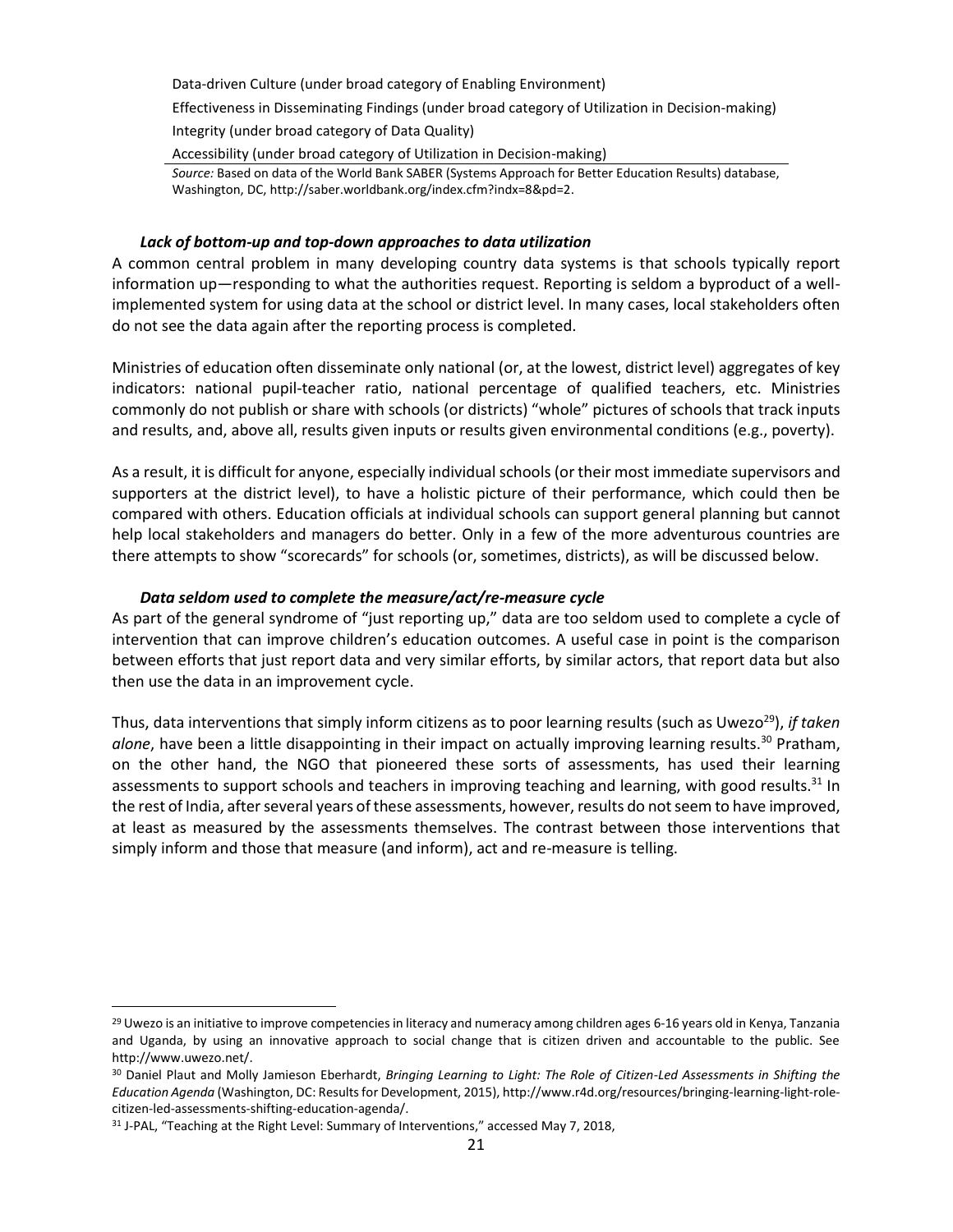*Figure 3. Two public schools, same country*



#### *Under-utilization of comparisons and ratios*

Few countries carry out school-by-school or district-by-district comparisons of inputs used per child, either plainly or in comparison to outcomes, and fewer still actively share this with communities. As a result, there are cases where one district uses five, 10, 100, or even 1,000 times more infrastructure, paper, food or fuel per child than another district, without any particular rationale (or noticeable positive impact). This sometimes arises from the lack of calculation of simple ratios of cost or input use per student and making comparisons across districts. Calculating ratios and then disseminating them has been found to be an effective way to create demand for data.<sup>32</sup> Figure 3 illustrates this fact with respect to infrastructure; it shows two *public* schools in the same country, perhaps one hour from each other (admittedly, one is a primary school, the other secondary, and it is a fairly extreme case).

#### *Need for increased reporting at school level*

Some countries do report reasonably good data at the school level, using very simple but effective mechanisms. These countries often outperform other countries, though one should not overemphasize any direct causality—maybe they are good at using data and also happen to be good at producing results, because both are moved by a third factor denoting generally good management. For example, Kenyan schools traditionally often post, on a very simple public chalkboard or with marker ink on paper, the school's academic results and the money it uses, for the stakeholders (parents, community in general, teachers themselves) to see (see Figure 4 for an example). Little or no paper is used, the data are very simple and at least the stakeholder leadership of the community will understand the numbers. One key input and one key output are portrayed—perhaps those the parents care most about, or at least those the principals, or the ministry, imagine parents care about. Kenya tends to perform surprisingly well on the Southern and Eastern Africa Consortium for Monitoring Educational Quality (SACMEQ) assessment, especially relative to its income per capita and level of educations pending. Whether its use of information is causal is hard to say.

<sup>32</sup> Abdul-Hamid 2017.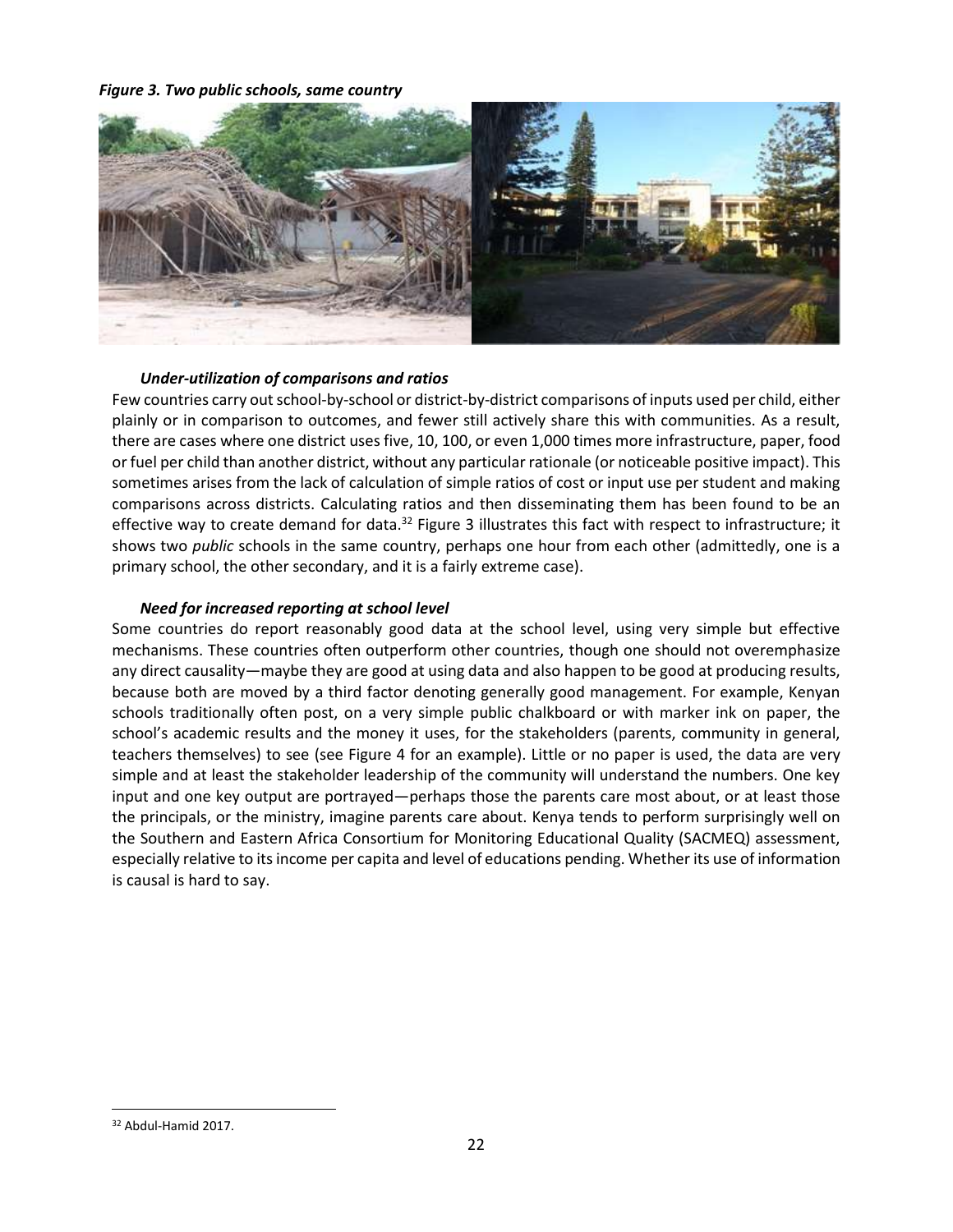

#### **Figure 4. Self-produced, simple, holistic information in a Kenyan primary school**

*Left: A display on education finances; right: enrollment figures and examination results*

*Credit:* Luis Crouch

#### *Need for better data integration and duplication avoidance*

Many data systems suffer from what might be called an "opposite-extremes problem." At one extreme, too much data are collected by too many actors through special-purposes surveys, exasperating teachers and school officials. At the other extreme, there is available data across sectors (for example, health, poverty) and within the education sector (for example, exams, cost, infrastructure), which, if integrated, could provide holistic portraits of schools. However, this integration seldom happens.

To provide a comprehensive view of each school (or even district), ideally data from other sectors and subsectors within the education ministry would be considered. For example, determining whether a school's or a district's children are mostly very poor or unhealthy matters a great deal in relation to understanding and managing that school's or district's performance. However, poverty and health data are seldom used to better understand school-by-school or district-by-district performance (if school-byschool performance is indeed analyzed). Additionally, data on supplies, quality of infrastructure and cost mixed with exam results data can be useful to better understand a school's performance, including positive and negative performance outliers worth emulating or supporting. But this is seldom done.

## <span id="page-22-0"></span>**6. Potential areas for investment under the KIX data theme**

Consultations reinforced the need for better coordination to strengthen education data systems, both within countries and across global actors. They also highlighted the importance of building capacity on gathering and using data at every level of the system, from the classroom to the ministry, and pointed to a need to focus on how EMIS data are communicated. Both written feedback through a participant selfassessment and comments made during the conference were incorporated into the current version of the document and the recommended investment areas.

For example, participants noted a demand for guidance for the "EMIS in a box" options and also for tools for assessing how EMIS functions in a given country. A variety of these diagnostic tools are offered by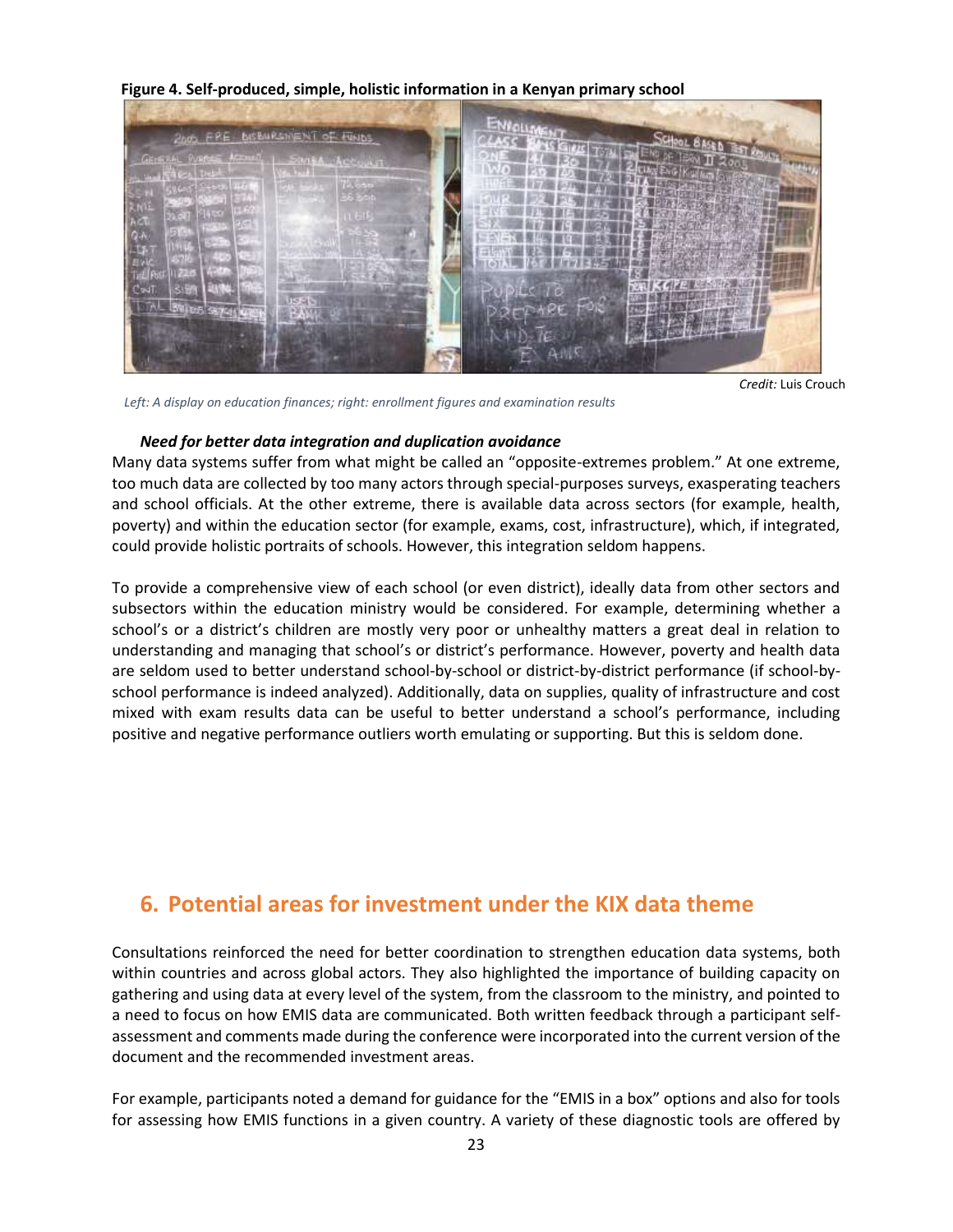various international organizations, but DCPs requested either a convergence of the existing tools or a guide as to which tools are suitable for which purposes. This feedback was used to develop the recommendation on creating a unified EMIS diagnostic tool.

Additionally, countries explained that they needed balanced support from international organizations for their EMIS. They do not want to be dependent on international organizations, but rather they wanted them to think together about what a road map for eventual independence would look like. However, they also believed that for some countries, a bigger push by international organizations could help them plan for sustainability and support EMIS units (and perhaps ministries as a whole), and advocate with ministries of finance for improved budgets for data. The capacity-building elements in the potential areas for KIX investment respond to this suggestion from DCPs.

Based on discussion with partners, several areas for potential investment and creation of global goods have come to light (see Table 4).

| <b>Areas for investment</b>                                                   | <b>Potential global goods</b>                                                                                                                                                                                                                         |  |  |
|-------------------------------------------------------------------------------|-------------------------------------------------------------------------------------------------------------------------------------------------------------------------------------------------------------------------------------------------------|--|--|
| 1. Strengthen national<br>capacity through global<br>and regional investments | Creation of regional or global hubs to support country capacity to improve collection,<br>management, and use of data                                                                                                                                 |  |  |
| in knowledge transfer,<br>capacity development and                            | Signposting/streamlining of existing EMIS diagnostic tools, and development of<br>coherent and coordinated standards for data systems                                                                                                                 |  |  |
| learning exchange                                                             | Development of modular, open source and adaptable EMIS-in-a-box solutions,<br>especially for fragile and conflict-affected settings                                                                                                                   |  |  |
| 2. Invest in<br>evidence/evaluation                                           | Creation of evidence on user needs and habits at the school and district levels to<br>inform EMIS design and improve data utilization                                                                                                                 |  |  |
|                                                                               | Documentation of best practice in the production and use of child-level records in<br>education for sharing across the partnership                                                                                                                    |  |  |
|                                                                               | Documentation and assessment of opportunities to use technological innovations to<br>improve data availability and use                                                                                                                                |  |  |
| 3. Innovation                                                                 | Piloting of new approaches for including new types of data and data from multiple<br>sources:                                                                                                                                                         |  |  |
|                                                                               | On underserved populations in out-of-school children, children with<br>$\bullet$<br>disabilities, children from displaced populations, in EMIS<br>Data from multiple sources at the national level<br>$\bullet$<br>Integration of learning assessment |  |  |
|                                                                               | Creation of a cross-national digital platform for combining and sharing education data<br>across countries                                                                                                                                            |  |  |
|                                                                               | Piloting of innovative approaches to data presentation and visualization, to support<br>real-time use of data                                                                                                                                         |  |  |

#### **Table 4. Potential areas for KIX investments under the data theme**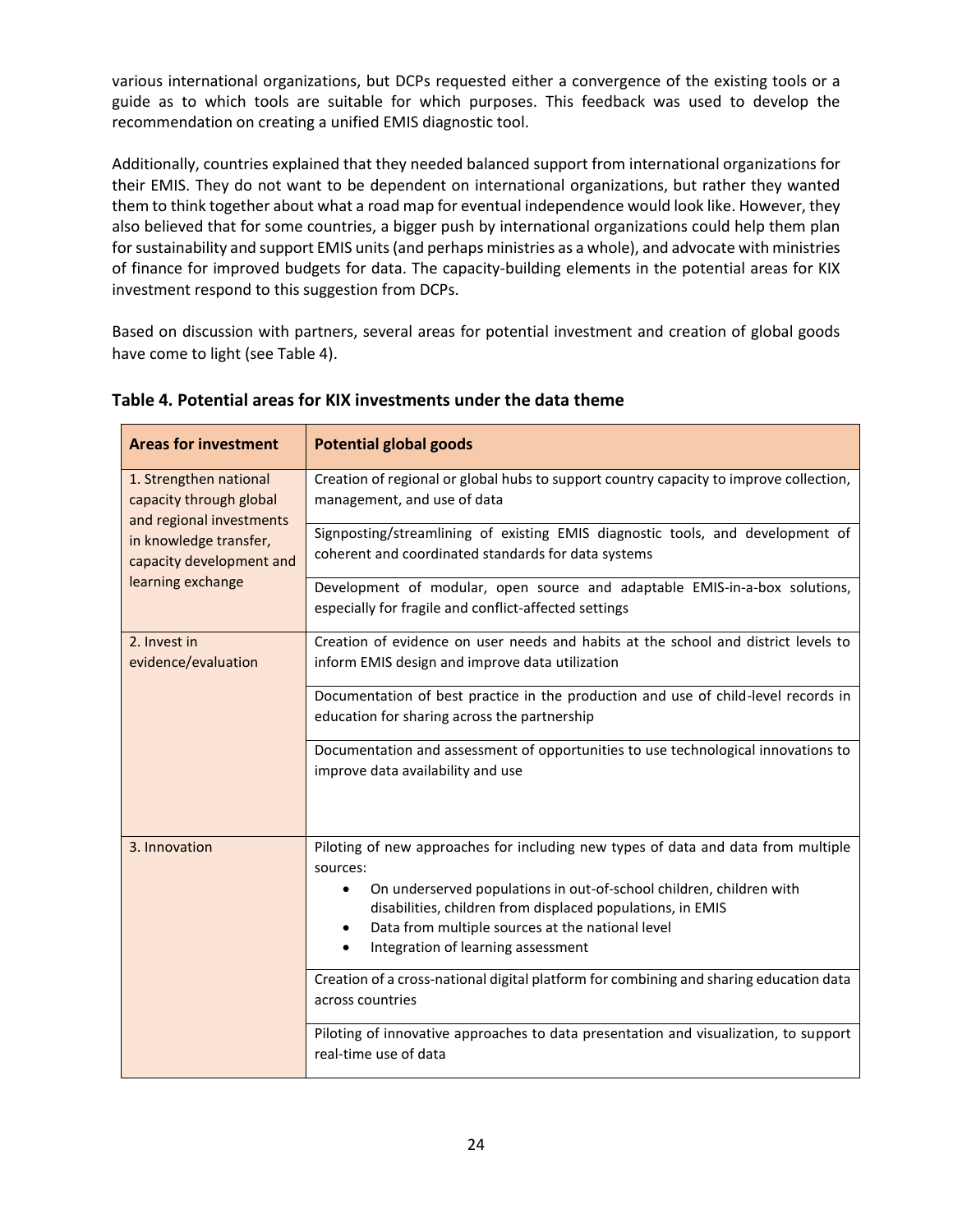With the caveats around sample size and distribution of respondents noted in section 2 above, the CHNRI exercise described previously reinforces two key messages.<sup>33</sup> First, across both DCPs and international experts, there is clear appetite for initiatives that improve data utilization, communication and visualization (i.e., correspond to the demand-side issues with respect to use of data). The CHNRI findings also suggest that DCPs show high levels of agreement, particularly on "pilot(ing) innovative approaches to data presentation and visualization, to support real time use of data" as the most relevant and responsive tool for improving data systems within their context. As a second priority, DCP respondents strongly agreed that piloting new approaches for including new types of data and data from multiple sources is a useful investment. It is also worth noting that while there was still a preference for areas that focused on data utilization, there were relatively high levels of disagreement across international experts on which initiatives would be most beneficial.

<sup>33</sup> A full report on the CHNRI exercise around the data theme is available on request.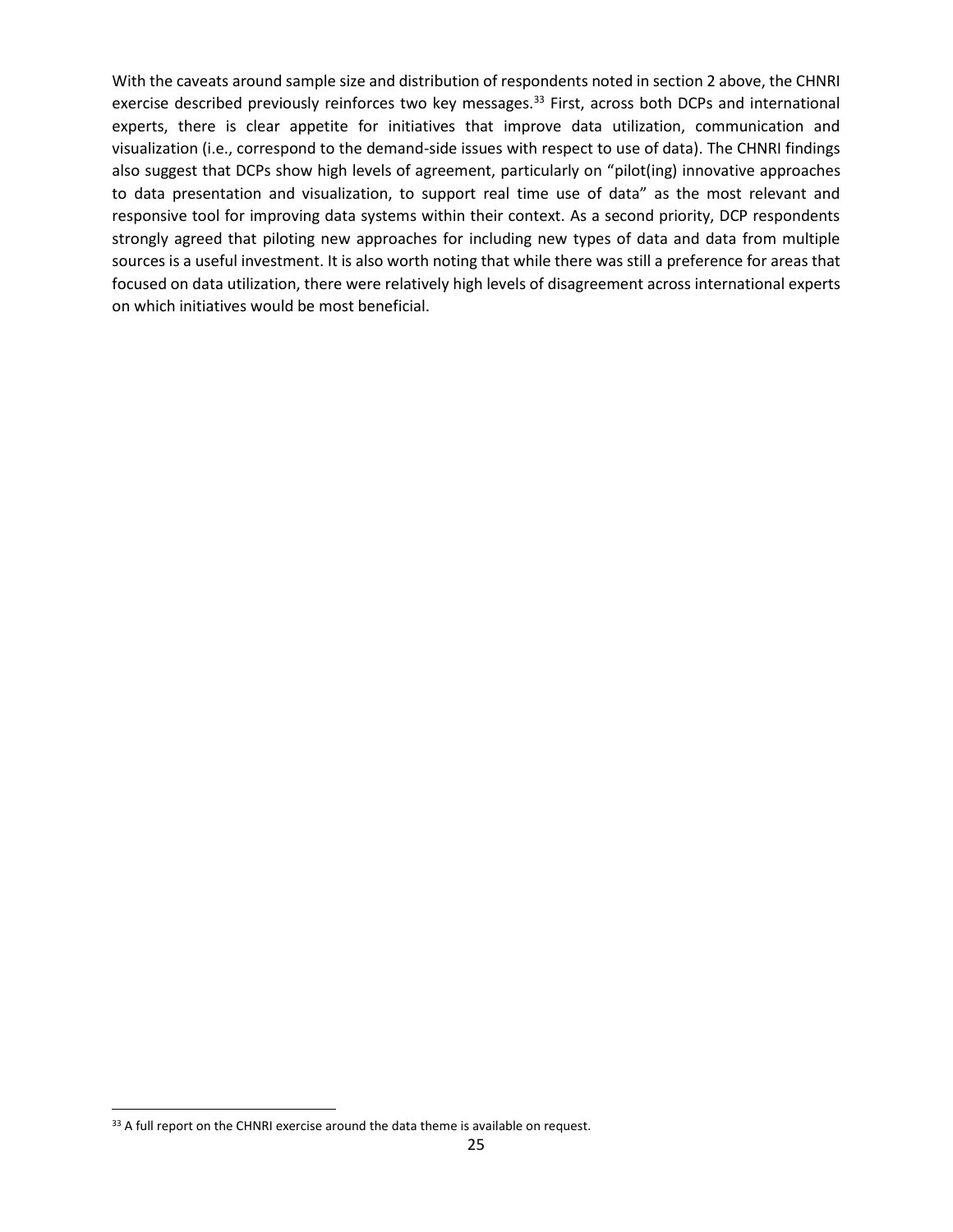## <span id="page-25-0"></span>**Bibliography**

- Abdul-Hamid, Husein. *Data for Learning: Building a Smart Education Data System*. Washington, DC: World Bank, 2017.
- Bonnet, Gabrielle, and Daniel Kelly. "Supporting Effective Education Systems: The Data Must Speak Initiative." *Education for All* (blog). Global Partnership for Education, August 30, 2017. https://www.globalpartnership.org/blog/supporting-effective-education-systems-data-mustspeak-initiative.

Department of Basic Education, Republic of South Africa. "What is SA-SAMS?" Undated.

- FHI 360. "Education Management Information System (EMIS) Support to the Ministry of General Education and Instruction, Republic of South Sudan." 2013. Accessed May 7, 2018. https://www.fhi360.org/projects/education-management-information-system-emis-supportministry-general-education-and.
- ———. "Develop a Decentralized but Integrated Education Management Information System (EMIS) for the Sierra Leone Ministry of Education, Science and Technology." 2015. Accessed May 7, 2018. https://www.fhi360.org/projects/develop-decentralized-integrated-education-managementinformation-system-emis-sierra-leone.
- Global Partnership for Education. "GPE 2020 Strategic Plan." Washington DC: Global Partnership for Education, 2016.
- ———. "GPE Results Report 2015/2016." Washington, DC: Global Partnership for Education, 2017.
- ———. "GPE Financing Conference, an Investment in the Future, Dakar 2018." Washington, DC: Global Partnership for Education, 2018. Accessed May 7, 2018. https://www.globalpartnership.org/event/gpe-financing-conference-investment-future-dakar-2018.
- The International Commission on Financing Global Education Opportunity. The learning generation: Investing in education for a changing world. Washington DC: Education Commission, 2016.
- J-PAL. "Teaching at the Right Level: Summary of Interventions." Accessed May 7, 2018. http://www.pratham.org/templates/pratham/images/Evaluations of Pratham Teaching at t he Right Level TaRL programs by J-PAL.pdf.
- Lansard, Matthias. "'Data Must Speak' for Increased Accountability and Community Engagement in Madagascar*.*" PowerPoint presentation at the GPSA Global Partners Forum 2016. https://www.thegpsa.org/Data/gpsa/files/field/documents/gpsa\_forum\_2016\_workshop\_3 madagascar\_data\_-unicef.pdf.
- Mozambique, Ministry of Education. *Mozambique EMIS Peer Review Report on Implementing the SADC EMIS Norms and Standards.* Maputo, October 2014. http://www.adeanet.org/sites/default/files/docs/sadc\_emis\_norms\_and\_standards\_peer\_revi ew\_mozambique\_eng.pdf.
- "OpenEMIS Better Data. Better Education" (website), OpenEMIS, accessed May 7, 2018, [https://www.openemis.org](https://www.openemis.org/)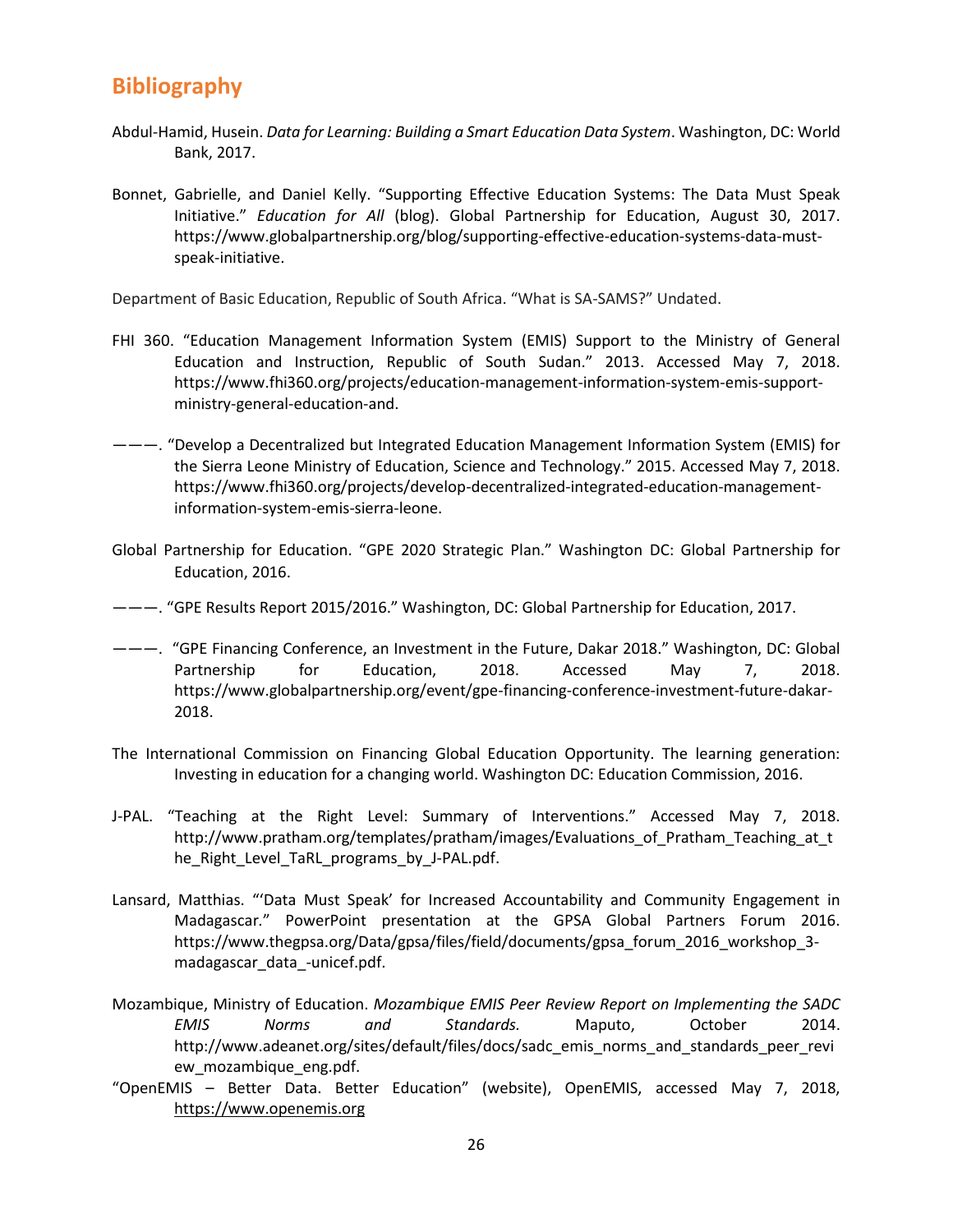- Outhred, Rachel, Jim Shoobridge, Rachita Daga, Sourovi De, and Alex Jones. "A Scoping Study on Education Data Research And Methods." Health and Education Advice and Resource Team (HEART) Initiative, 2018. HEARTforEACDS@opml.co.uk.
- "People's Action for Learning Network" (website), PAL Network, accessed May 7, 2018, [http://palnetwork.org/.](http://palnetwork.org/)

"PMA2020" (website), PMA2020, April 23, 2018. Accessed May 7, 2018. [https://www.pma2020.org/.](https://www.pma2020.org/)

"Premise – Get the Ground Truth," Premise Data, accessed May 7, 2018[, http://www.premise.com/.](http://www.premise.com/)

- Plaut, Daniel, and Molly Jamieson Eberhardt. *Bringing Learning to Light: The Role of Citizen-Led Assessments in Shifting the Education Agenda*. Washington, DC: Results for Development, 2015. http://www.r4d.org/resources/bringing-learning-light-role-citizen-led-assessments-shiftingeducation-agenda/.
- RTI International. "Coconut Surveillance." November 8, 2017. Accessed May 7, 2018. https://www.rti.org/impact/coconut-surveillance.
- UNESCO. "Policy paper 34: Fulfilling our collective responsibility: Financing global public goods in education." Paris: UNESCO, 2018a.
- ——— . "UNESCO & GPE Launch First International Conference on Education Management Information Systems." News release, April 20, 2018. https://en.unesco.org/news/unesco-gpe-launch-firstinternational-conference-education-management-information-systems-0.
- World Bank. ¡*SABER-Education Management and Information Systems Rubric.* Washington, DC: World Bank, 2014.
- World Bank and the UNESCO Institute for Statistics. "A Framework for Assessing the Quality of Education Statistics." Washington, DC: World Bank; Montreal: UIS, 2003. [https://unstats.un.org/unsd/dnss/docs-nqaf/WB-UNESCO-](https://unstats.un.org/unsd/dnss/docs-nqaf/WB-UNESCO-DQAF%20for%20education%20statistics.pdf)[DQAF%20for%20education%20statistics.pdf.](https://unstats.un.org/unsd/dnss/docs-nqaf/WB-UNESCO-DQAF%20for%20education%20statistics.pdf)
- World Health Organization. "Neglected Tropical Diseases: Integrated NTD Database." September 21, 2017. Accessed May 07, 2018. http://www.who.int/neglected\_diseases/data/ntddatabase/en/.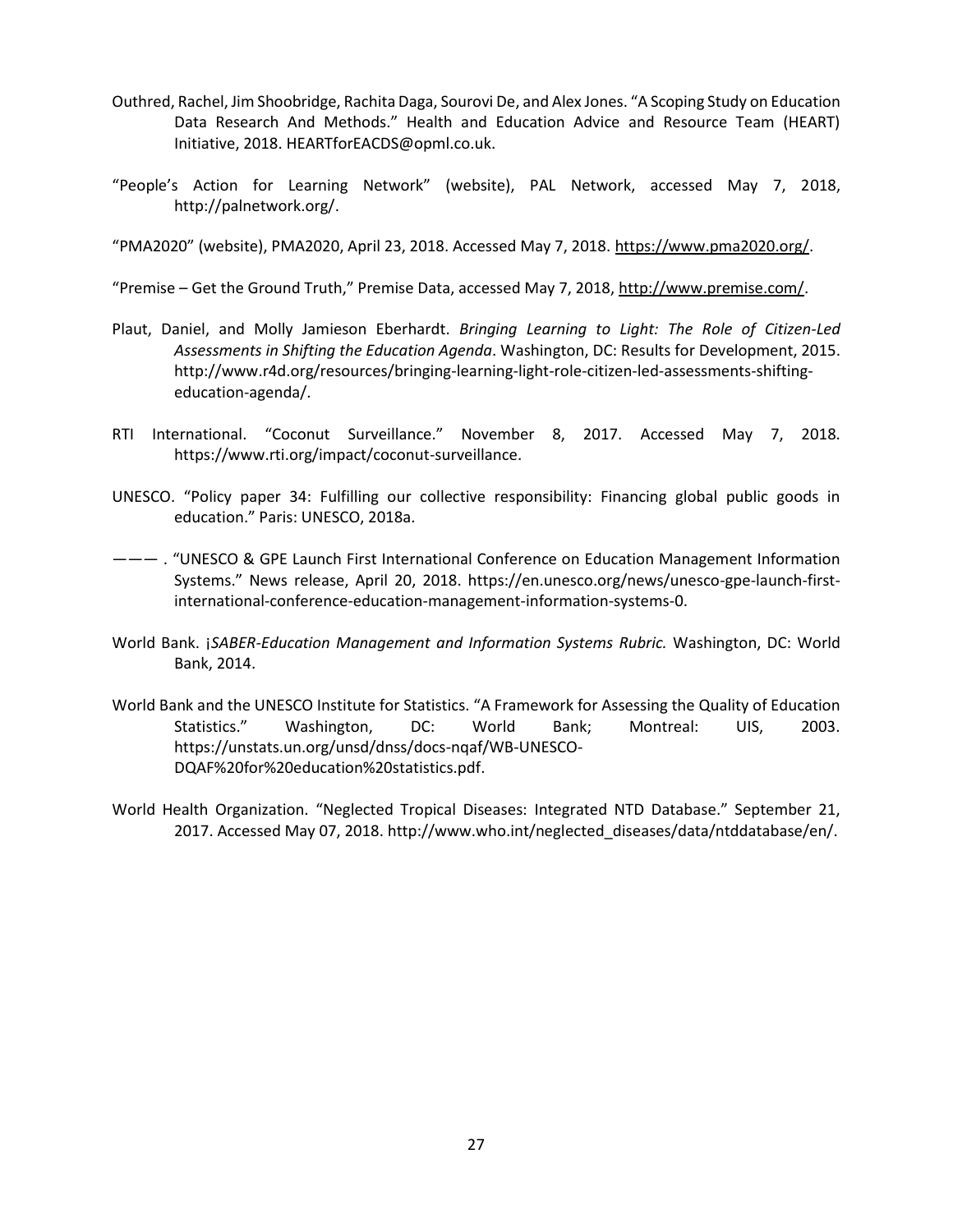## <span id="page-27-0"></span>**Annex A. GPE factsheet on data reporting**

Indicator 14 of GPE's results framework tracks the proportion of DCPs that report at least 10 out of 12 key education indicators to the UIS.<sup>34</sup> Overall, 30 percent of DCPs (18 out of 61) reported at least 10 out of 12 key indicators to the UIS for 2015 (latest data available), down from 43 percent (26 out of 61) for 2014. Similarly, 21 percent of countries affected by fragility and conflict (FCACs) (6 out of 28) met this requirement for 2015, down from 39 percent (11 out of 28) in 2014. An examination of data from 2010 to 2015 shows that reporting on service delivery indicators has been consistently problematic, while reporting on financing indicators, which was significantly better up to 2014, dropped off in 2015.



*Proportion of DCPs reporting key education indicators to the UIS by category of indicators, 2010-2015*

A disaggregation by region shows that significant challenges in data reporting remain across all GPE regions. Looking across DCPs, there are significant variations in their reporting of data.

*Proportion of DCPs reporting 10 out of 12 key education indicators to the UIS by region, 2015 (N=61) Highest and lowest performing DCPs by number of indicators reported to the UIS, 2015 (N=20)*

<sup>34</sup> For the list of 12 key education indicators and other methodological details, please see the methodology sheet for indicator [14.](https://www.globalpartnership.org/content/methodology-sheet-gpe-result-indicator-14) The 12 key education indicators are divided into three categories: outcome indicators (that primarily measure access to basic education), service delivery indicators (that relate to the availability of teachers and teacher training) and financing indicators (that relate to domestic public expenditure on education).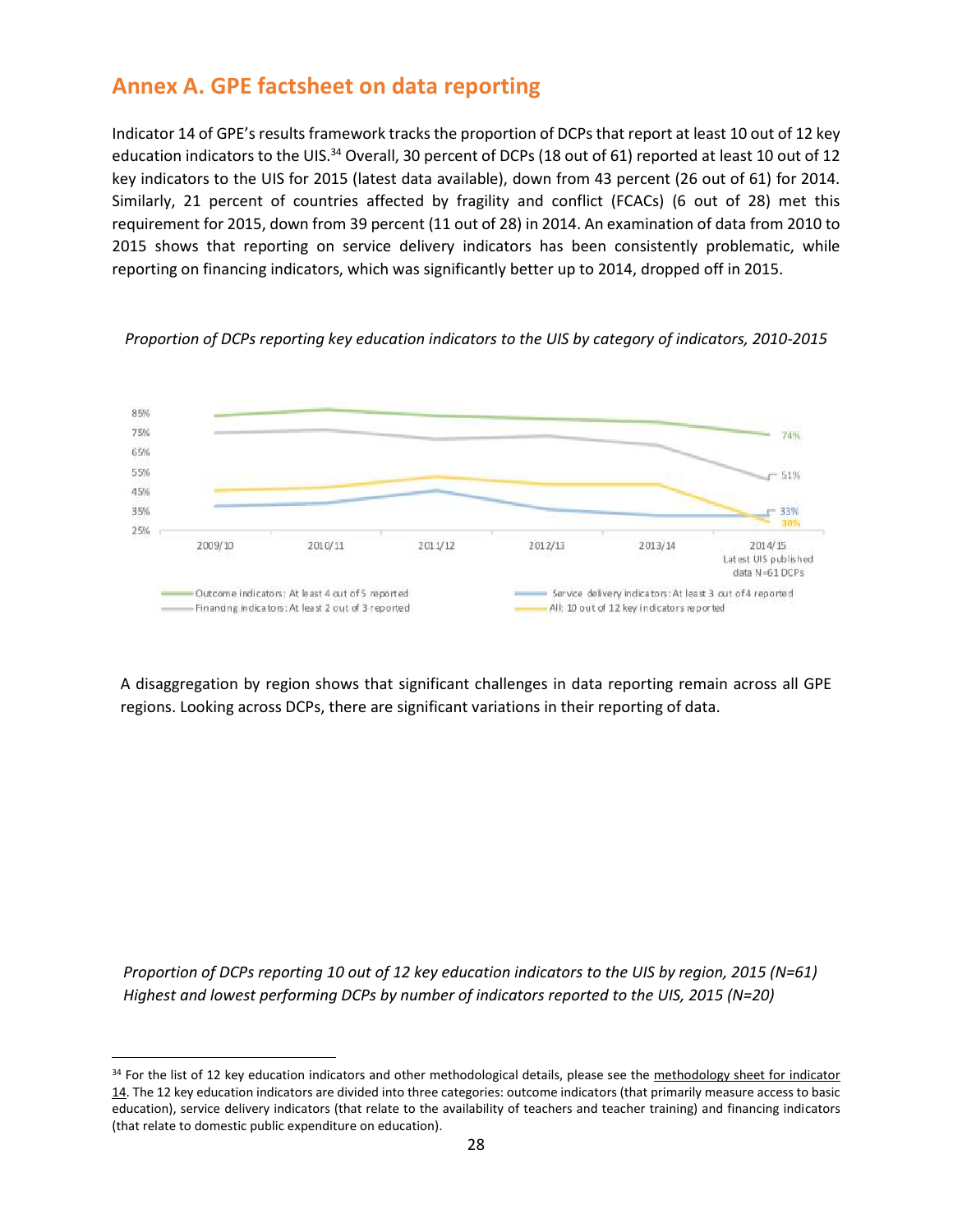

A key challenge in this area appears to be that DCPs were unable to sustain the practices to collect and/or report data to the UIS, once they had been accomplished or established. In 2012, 32 out of 61 DCPs reported at least 10 indicators to the UIS. However, in 2015, only 50 percent of these 32 DCPs reported at least 10 indicators.<sup>35</sup> This may be due either to reduced capacity or delays in reporting processes at the country level. It is also possible that an underlying cause of this decline may be slower processing and quality assurance of this data at the international level.

*Proportion of DCPs reporting key education indicators to the UIS, by category of indicators (out of DCPs that reported at least 10 out of 12 key indicators in 2012), 2010-2015* 



<span id="page-28-0"></span><sup>&</sup>lt;sup>35</sup> Of the 18 countries counted as reporting to the UIS for 2015, only two had not met the benchmark of 10 indicators in 2014.